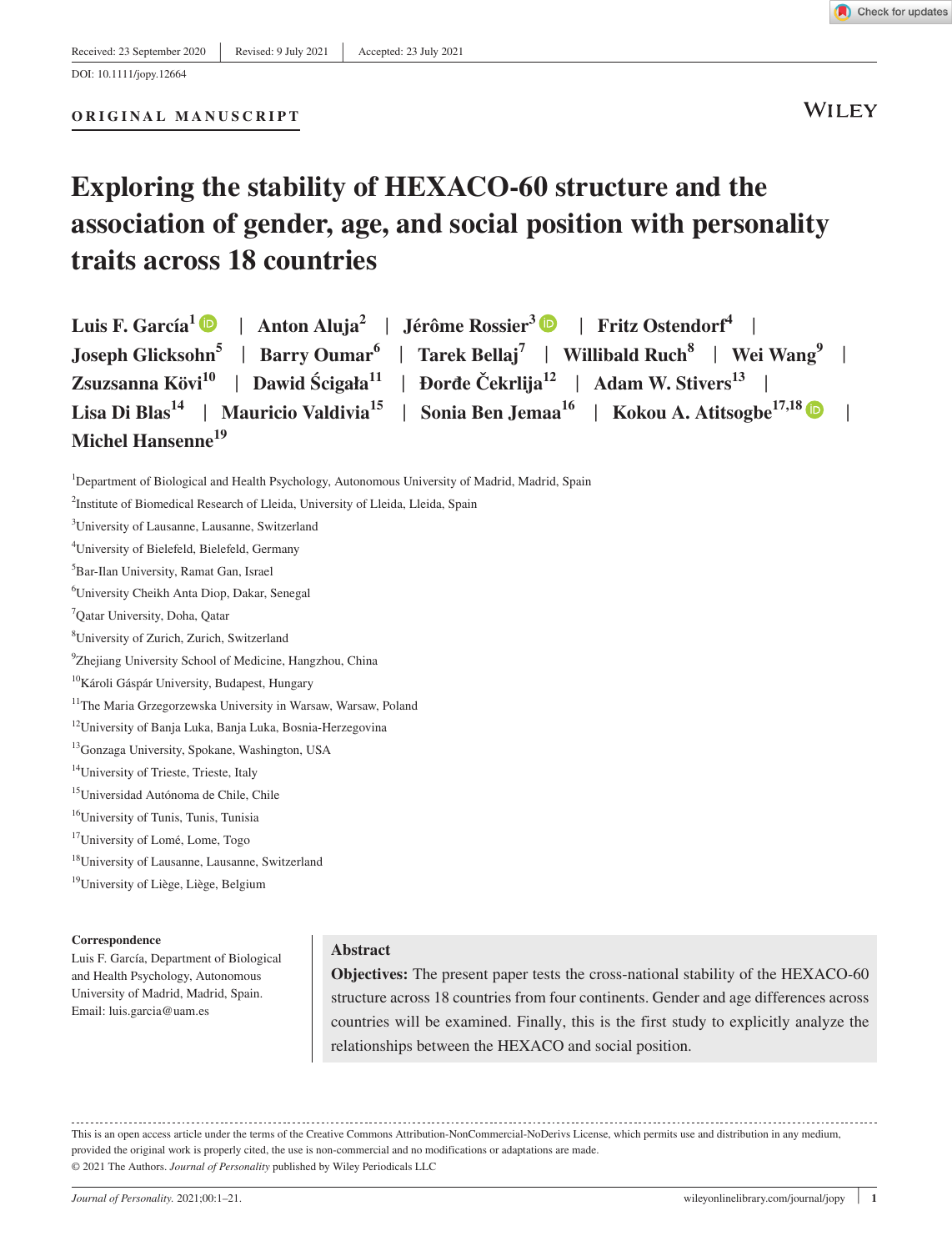**Method:** Ten thousand two hundred and ninety eight subjects (5,410 women and 4,888 men) from 18 countries and 13 languages were analyzed. Confirmatory factor analysis techniques were used to test configural, metric and scalar invariance models. Congruence coefficients with the original structure of the HEXACO-60 were computed for every culture. Effect sizes of gender, age, and social position factors across countries were also computed.

**Results:** HEXACO-60 demonstrates configural and metric invariance, but not scalar invariance. Congruence coefficients show a great equivalence in almost all countries and factors. Only Emotionality presents a large gender difference across countries. No relevant effect of age is observed. A profile of high scores on Honesty-Humility, Extraversion, Conscientiousness, and Openness to Experience, and low scores on Emotionality increases the likelihood of achieving a higher social position, although the effect sizes are small.

**Conclusions:** HEXACO-60 is a useful instrument to conduct personality trait research and practice around the world. Implications of gender, social position, and country differences are discussed.

#### **KEYWORDS**

cross-national stability, gender differences, HEXACO-60, measurement invariance, social position

## **1** | **INTRODUCTION**

The HEXACO is a similar personality model to the Five Factor Model (FFM), also constructed on the grounds of lexical research and established by factor analysis (Ashton & Lee, 2007). HEXACO is the acronym for Honesty-Humility, Emotionality, eXtraversion, Agreeableness, Conscientiousness, and Openness to Experience (Ashton, & Lee, 2001, 2005). There are some differences from the FFM, the main one being the inclusion of an additional sixth trait, Honesty-Humility (Ashton & Lee, 2008). Besides this, the components and meaning of Emotionality and Agreeableness traits are somewhat different from their counterparts in the FFM, Neuroticism and Agreeableness, respectively (Ashton & Lee, 2020; Ludeke et al., 2019). HEXACO emotionality resembles FFM Neuroticism, but excludes anger and includes sentimentality, whereas HEXACO Agreeableness excludes sentimentality and includes a lack of anger accompanied by patience and forgiveness (Ashton & Lee, 2007; Zhao & Smillie, 2015).

According to many authors, the six-factor structure has been found lexically in many languages, including Chinese, Croatian, Dutch, English, Filipino, French, German, Greek, Hungarian, Italian, Korean, Polish, Spanish, Turkish and others (e.g., Ashton & Lee, 2007; Ashton et al., 2004). Although the generalizability of the HEXACO is still under debate (e.g., De Raad et al., 2010), the six-factor model has received

significant attention in the literature (Ashton & Lee, 2020; Zettler et al., 2020).

These six personality dimensions have demonstrated their usefulness in predicting many practical outcomes such as academic and workplace performance (e.g., De Vries et al., 2011; Pletzer et al., 2019), clinical constructs (e.g., Ashton et al., 2012; McGrath et al., 2018; Roncero et al., 2014), and other life outcomes (e.g., Johnson et al., 2011; Thalmayer et al., 2011; Thielmann et al., 2020). This predictive validity has been compared with that of the FFM. For instance, Anglim et al. (2020) reported that both the FFM and HEXACO are quite good predictors of psychological and subjective well-being, although the FFM seems to be a slightly better predictor of well-being than HEXACO. Other studies, however, show that the HEXACO model may add between 5% and 15% more explained variance than the FFM on various outcomes (Ashton & Lee, 2008; Ashton et al., 2000; Kajonius & Dåderman, 2014). This higher predictive ability is usually obtained in regard to behavioral variables where the Honesty-Humility trait plays a relevant role in accounting for individual differences (Gaughan et al., 2012; Muris et al., 2017; Zhao & Smillie, 2015).

After a review of six-factor structures of personality descriptive adjectives from eight languages (Ashton et al., 2004), Lee and Ashton introduced the HEXACO Personality Inventory (HEXACO-PI) to measure the six dimensions, including 24 facets (four by dimension). Later, Lee and Ashton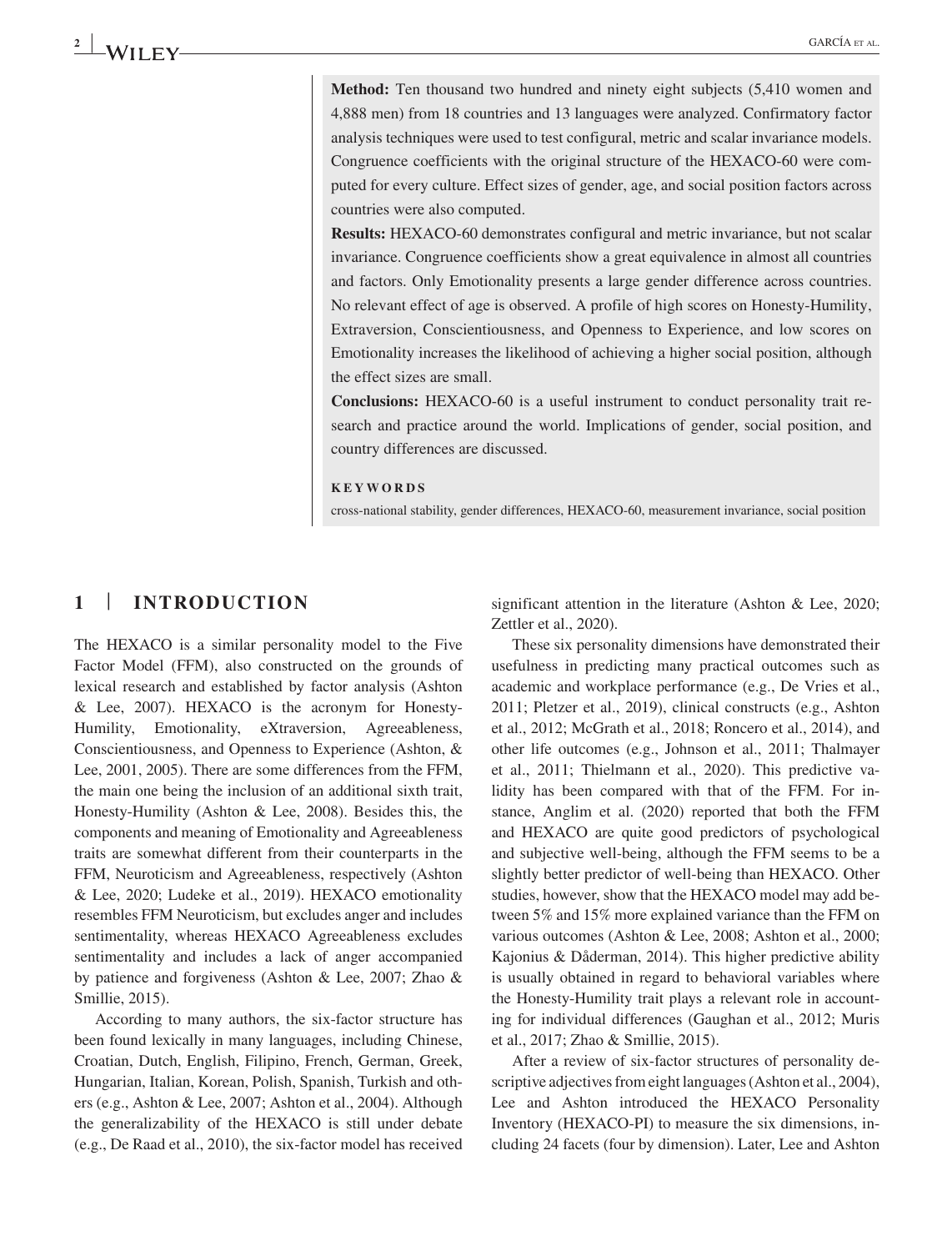(2006) developed the HEXACO-PI-R. This instrument has two versions of 200 and 100 items. These psychometric instruments have demonstrated an appropriate cross-national factor stability. Thus, Ion et al. (2017) reported that the factor structure (configural and metric) of the longer version (200 items) of the HEXACO-PI-R was largely invariant (with some exceptions for the Honesty-Humility factor) across five cultures (language in brackets): India (Hindi), Indonesia (Indonesian), Oman (Arabic), Romania, (Romanian), and Thailand (Thai). Later, Thielmann et al. (2019) also supported the configural and metric invariance of the 100-item version of the HEXACO-PI-R across 16 different language versions. Results from the two studies imply that both the factor structure of the long versions of the instruments measuring HEXACO dimensions and the meaning of the latent HEXACO factors are comparable across cultures. However, both studies rejected scalar invariance, suggesting that item intercepts are not equivalent across cultures.

From the HEXACO-PI-R 100-item version, Ashton and Lee (2009) developed a short 60-item version (HEXACO-60). HEXACO-60 includes 10 items per trait (with at least 2 items representing each of the facets), and showed appropriate internal consistency reliabilities despite its brevity and breadth of content (Ashton & Lee, 2009). When six factors were extracted, all items (or all facets) of a given scale showed their primary loadings on the same factor. HEXACO-60 Extraversion, Conscientiousness, and Openness to Experience scales correlated strongly with their NEO-FFI counterparts. In addition, the HEXACO-60 Emotionality and Agreeableness scales showed moderately strong relations with NEO-FFI Neuroticism and Agreeableness, respectively. Finally, HEXACO-60 Honesty-Humility showed its highest correlation with NEO-FFI Agreeableness, although lower in magnitude than the other five traits (Ashton & Lee, 2009). This point provides further evidence to support differentiating between the Honesty-Humility and Agreeableness traits in the HEXACO personality space.

## **1.1** | **Socio-demographic variables: Age, gender, and social position**

When summarizing the evidence about gender differences, Ashton and Lee (2007) remarked that women got higher levels of Emotionality in both lexical and questionnaire instruments, with the size of the difference being about one standard deviation (e.g., Yoo et al., 2004). They emphasized that Emotionality showed by far the largest and most consistent gender difference. Performing a meta-analysis, Moshagen et al. (2019) analyzed the relationships between various demographic variables and HEXACO traits across different instruments. In regard to gender differences, women

scored higher on Emotionality and Honesty-Humility, but not on the remaining dimensions. Recently, Lee and Ashton (2020) analyzed gender differences in the HEXACO-PI-R across 48 countries. They confirmed the findings of previous studies in that women scored higher in Emotionality and in Honesty-Humility with mean differences across countries showing large (Cohen's  $d = 0.95$ ) and medium ( $d = 0.40$ ) effect sizes, respectively.

With regard to age, Ashton and Lee (2016), analyzing a very large sample of more than 100,000 people, reported the largest age effect for Honesty-Humility. This trait increased with age in adulthood. They also reported that emotionality decreased with age (Kawamoto, 2016), whereas extraversion increased, and no clear pattern for Conscientiousness, Agreeableness, Openness was observed, since different patterns were reported by facet and age range. It is noteworthy that Ashton and Lee (2016) found that age trends were quite similar for men and for women with few exceptions. Moshagen et al. (2019) also reported that the trait most related with age was Honesty-Humility (*r* = .25). Extraversion, Conscientiousness, and Openness to Experience also obtained significant (although smaller) positive correlations with age. Most evidence refers to the relationship between age and the FFM. In a revision of the cross-sectional and longitudinal studies, Roberts and Mroczek (2008) reported that only some traits changed with age. What is interesting from this revision is that change is observed mainly from the 20– 40 age interval.

In spite of the large increase in the amount of research about the HEXACO model in the last decade, as far as we know no previous study has analyzed the relationships between the HEXACO model and social position. This relationship has been investigated with regard to the FFM. For instance, Bucciol et al. (2015) reported that Openness and Conscientiousness were positively associated with objective social status, whereas Agreeableness, Extraversion, and Neuroticism presented negative relationships, although lower in magnitude. With regard to theoretical expectations, Conscientiousness would positively predict social position, a prediction based on the well-established relationships between this domain and educational and job achievement (Matthews et al., 2009). Focusing on the trait that mainly differentiates HEXACO from FFM, subjects with very high scores on Honesty-Humility are defined as uninterested in lavish wealth and luxuries, and feel no special entitlement to elevated social status (Ashton & Lee, 2007). Thus, a negative relationship between social position and Honesty-Humility may be hypothesized. Finally, Moshagen et al. (2019) found that Openness to Experience was the HEXACO trait most related (although weakly) with educational level. These pieces of data suggest that this trait may also play a role in the social position achieved.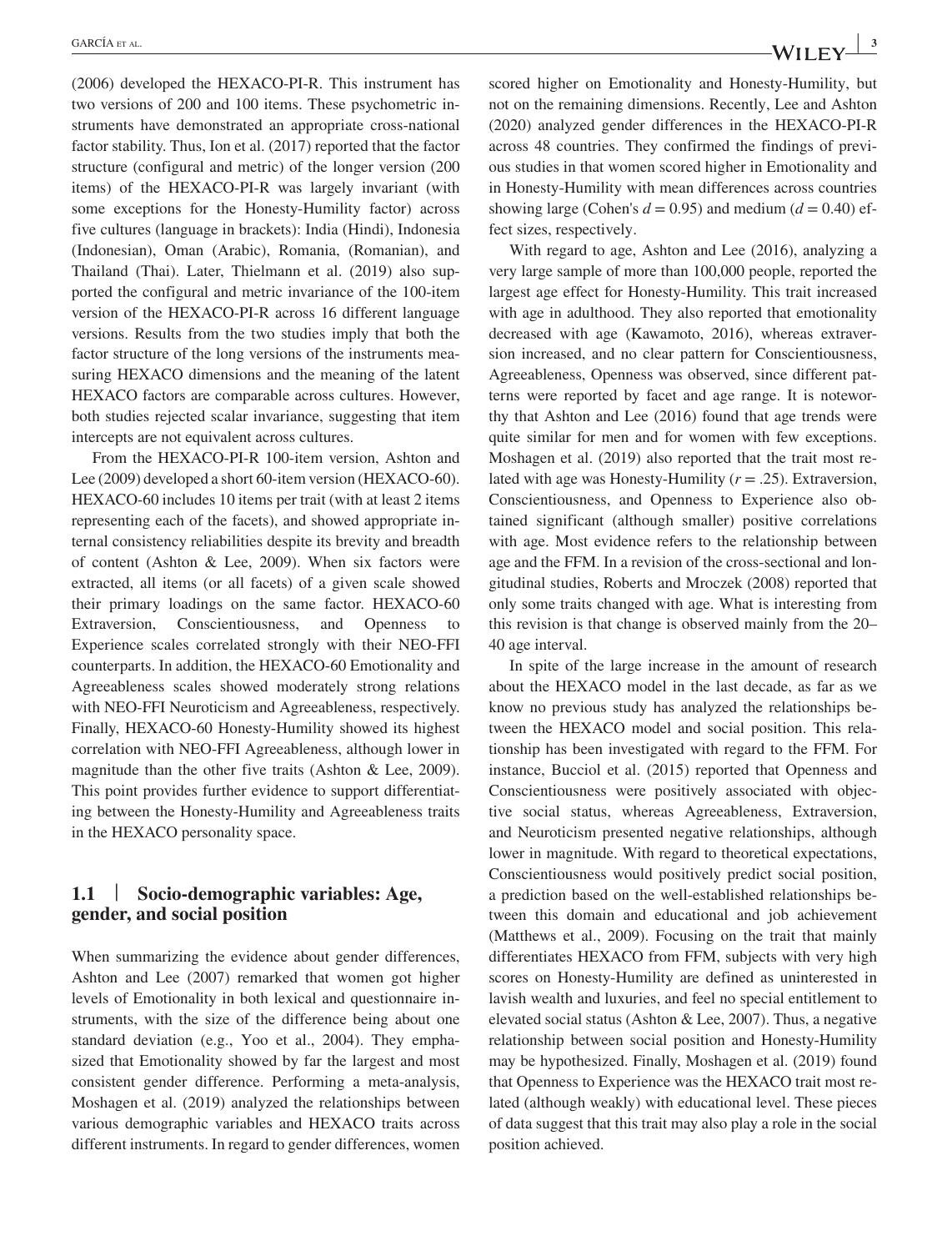#### **1.2** | **Aims of the present paper**

The main aim of the present paper is to replicate the structural invariance for the short version of the HEXACO-PI-R (HEXACO-60) to confirm its practical usefulness all over the world. Although the cross-national stability of longer versions of the HEXACO instrument has proved to be adequate (Ion et al., 2017; Thielmann et al., 2019), there are some issues to address regarding the short version: (1) There are previous examples (such as NEO-FFI; Aluja et al., 2005; Egan et al., 2000) that short versions could present problems of cross-national stability in spite of good fit in countries where they were originally used, and (2) the literature on the cross-national stability of the HEXACO measures mainly refers to East-Asian, European, and North-American samples. Evidence from other parts of the world (Africa, Oceania, South-America, and West-Asia) is scarce, but compulsory to establish the universality and cross-national usefulness of personality models (Bizumic, & Monaghan, 2020). According to previous cross-national studies conducted with the long versions of HEXACO-PI-R (Ion et al., 2017; Thielmann et al., 2019), it is expected that HEXACO-60 will reach structural (configural) and metric invariance across different language and country versions, including Western and Non-Western countries. On the contrary, given that the long versions have not reached scalar invariance in these studies (Ion et al., 2017; Thielman et al., 2019), the same is expected for the HEXACO-60.

The present study also seeks to replicate the gender differences across countries reported by Lee and Ashton (2020), who compared the English version of the HEXACO-PI-R across 48 countries. The mother tongue version was not, therefore, applied in the different countries. Addressing this point, Lee and Ashton (2020) stated that "*In future research, the present results should be compared with those obtained from translated versions of the HEXACO-PI-R" (p. 14*). Following this suggestion, the present study sets out to test if Lee and Ashton's findings are replicated with the HEXACO-60 using the mother tongue version of each country.

Comparing different countries is essential to discuss the reasons for such gender differences (Costa et al., 2001). In this case, comparing countries from different parts of the world allows us to test the Gender-Equality-Personality Paradox (the finding that gender differences in personality are at their largest in the most gender equal countries; Connolly et al., 2020). In this way, it is expected that European and North-American samples would show larger gender differences than African, Asian, and South-American samples, since the former are more gender equal (Lee & Ashton, 2020; Schmitt et al., 2008), and that the Gender-Equality-Personality Paradox would be replicated with the HEXACO-60. Regarding age, only an increase on Honesty-Humility with age is predicted. Previous literature does not suggest clear patterns for the other five traits. As with the gender variable, cross-national comparison on countries from four continents might be useful to establish the low association between age and personality traits.

Finally, as far as we know, this the first study which explicitly focuses on the relationship between HEXACO and social position. Two characteristics of the present study allow us to properly test this issue. The first one is that this topic will be analyzed across several countries. A replicated pattern across different countries differing in political and economic variables would reinforce the reported role of personality in the social position of individuals. The second one is that we will analyze whether Honesty-Humility might play a relevant role in the observed differences on social position. If this hypothesis is supported, it would represent an advance in our understanding of the relationships between personality and social position and social mobility, and provide further evidence in favor of using the HEXACO model to predict social and economic outcomes.

#### **2** | **METHOD**

#### **2.1** | **Participants**

In this study participants were 10,298 subjects (5,410 women and 4,888 men), from 18 countries and 13 languages (Note, several samples are from regions not officially recognized as countries, but will be referred to as countries in this paper for simplicity). Table A1 in the Supporting Information shows sociodemographic data (percentages of gender, and age statistics) from the different countries and languages. In most countries, the average age was around 40 years old (mean of 40.31 years for the total sample  $[SD = 17.32]$ ), with the exception of China and Togo (mean ages of 24.75 and 30.03, respectively). Senegal only provided age ranges. Average age was 39.81 years  $(SD = 17.37)$  for women, and 40.87 years  $(SD = 17.41)$  for men. The total sample was distributed in age ranges as follows: [18–30 years: 3,758 (36.5%); 31–45 years: 2,378 (23.1%); 46–60 years: 2,413 (23.4%) and >60 years old: 1,748 (17%), with one missing].

#### **2.2** | **Measures**

#### 2.2.1 | HEXACO-60

This measure was developed by Ashton and Lee (2009) from a longer form of the HEXACO Personality Inventory-Revised (Lee & Ashton, 2004, 2006). The HEXACO-60 is a short 60-item inventory that assesses the six personality factors of the HEXACO model of personality: Honesty-Humility (HH), Emotionality (EM), Extraversion (EX), Agreeableness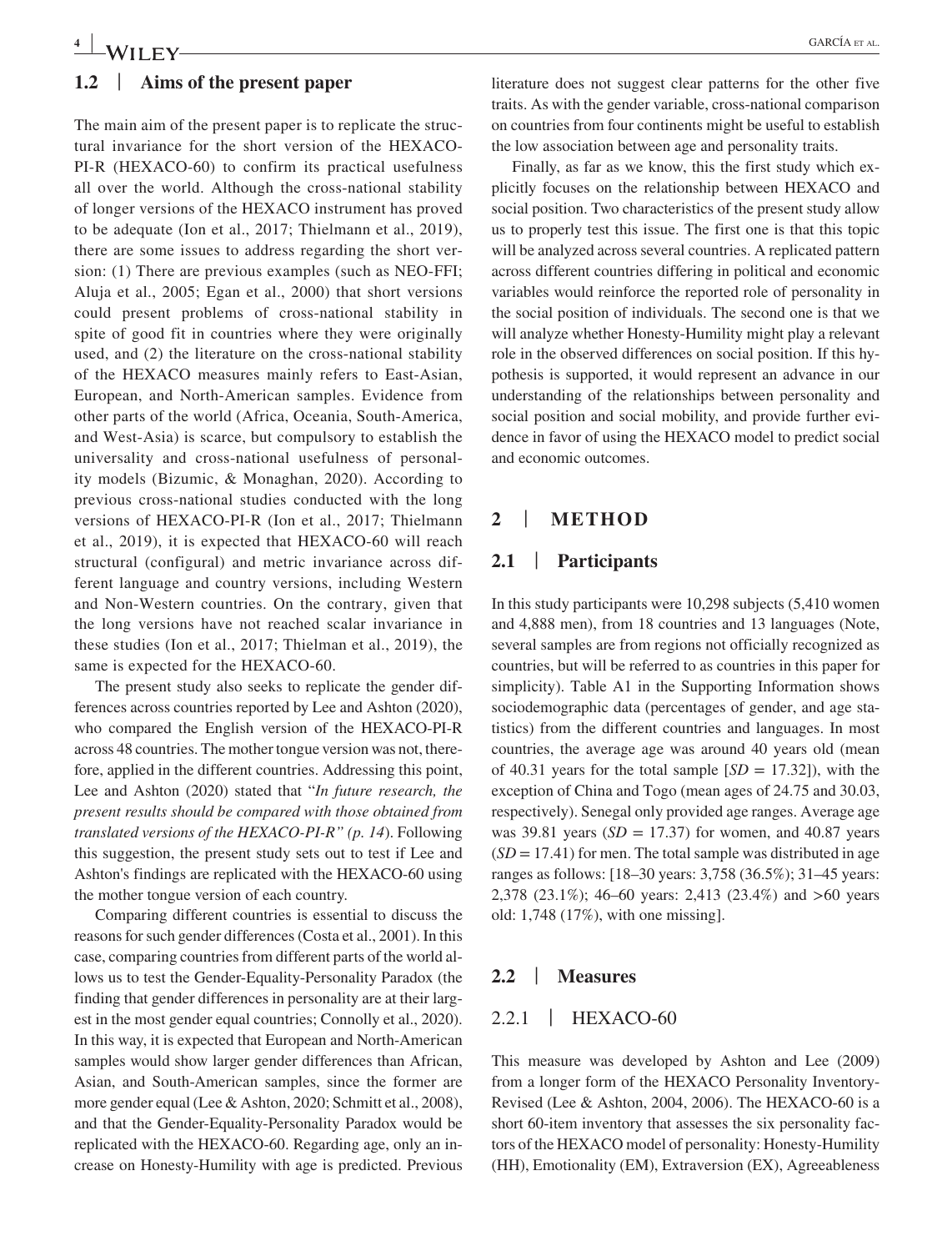versus anger (AG), Conscientiousness (CO), and Openness to Experience (OE). Items were selected with the aim of covering a wide range of content, so at least 2 items represent each of the four HEXACO-PI-R facets of every trait (Ashton & Lee, 2009). Thus, facet-level scales can be computed from the HEXACO-60, but these are very short, consisting of only two or three items per scale, and thus rather unreliable (Ashton & Lee, 2009). The response format is a 5-point Likert: 1 (*strongly disagree*) to 5 (*strongly agree*). The internal consistency reliabilities ranged from .73 to .80, and correlations between the long and short form range from .83 to .92 in a community sample (Ashton & Lee, 2009). Validated translations available at [www.hexaco.org](http://www.hexaco.org) were used, except for the Arabic, Polish and Hebrew versions, which were specially translated and adapted for this study. An independent English version was sent to one of the HEXACO-60 authors to verify the equivalence of these versions. Both versions in English, the original and the backtranslated version were analyzed and discrepancies were resolved until the two English versions were equivalent, according to the procedure used in the article by Rossier Aluja et al. (2016), and also described in detail in Blanch and Aluja (2016).

#### 2.2.2 | Hollingshead's social position index

In this study, information about social position was included using the Hollingshead Social Position Index (SPI; Hollingshead, 1957; Hollingshead & Redlich, 1958). This index is based on two 7-point scales: An Occupation Scale (1: -higher executives- to 7: -unskilled employees-) and an Education Scale (1: -graduate professionals- to 7: -less than seven years of school-). The formula for obtaining the SPI score was the following  $[SPI = (Occu)$  score  $*$  $7) +$  (Education score  $*$  4)]. The range of scores provided by the authors is: upper: <17; upper-middle: 17–31; middle: 32–47; low-middle: 48–63; and low: >63 (Hollingshead & Redlich, 1958). Note that lower scores represent higher Social Position. This non-expected metric of the Social Position variable has been retained because it is the original metric of the index, and to allow for comparisons with examples in the literature where this SPI was used (e.g.,. Aluja, Sayans-Jiménez, et al., 2020).

#### **2.3** | **Procedure**

The present study is a part of a larger study in which HEXACO-60, Short Dark Triad (SD3; Jones & Paulhus, 2014), and the Zuckerman-Kuhlman-Aluja Personality Questionnaire shortened form (ZKA-PQ/SF; Aluja et al., 2018) were applied in 17 of 18 samples (Aluja, Rossier, et al., 2020). Only HEXACO-60 data were reported here. In 17 out of 18 countries, the HEXACO-60 were filled in by adult volunteers of both genders using the snowball method. For this, we relied on the help of undergraduate students who received credits for their personality psychology course. Each student was instructed to administer the questionnaire in paper and pencil form to eight participants, four men and four women from the community, with the following age range: (a) 18 to 30 years, (b) 31 to 45 years, (c) 46 to 60 years, and (d) more than 60 years old. Approximately 400 participants from each country (50% of each gender) was the target. In the U.S. sample, participants were recruited and paid through Amazon's Mechanical Turk crowd sourcing platform, using the same age and gender criteria as the other samples. The data, SPSS syntax and results files, and multigroup structural equation models and details that support the findings of this study are available from the corresponding author.

#### **2.4** | **Statistical analyses**

In order to test the cross-national stability of the HEXACO-60 factor structure, several analyses were conducted. Firstly, in order to test the invariant nature of the factors across countries, we computed congruence coefficients (rc). The congruence coefficient is the cosine of the angle between the two vectors, and can be interpreted as a standardized measure of proportionality of elements in both vectors. This coefficient, based on Exploratory factor analysis (EFA), might be more appropriate as a basis for factor comparisons than the Confirmatory Factor Analysis (CFA) approach in large multidimensional solutions that do not approach very simple structures (Lorenzo-Seva & ten Berge, 2006). Note that rc compares the proportionality of loadings, not the sizes of loadings. An rc below 0.85 is indicative of lack of any factor similarity at all. A value in the range [0.85–0.94] means that the two factors compared display a fair degree of similarity. A value of rc above 0.90 is considered a high degree of factor similarity; and a value greater than 0.95 is generally interpreted as factors being practically identical (Lorenzo-Seva & ten Berge, 2006; MacCallum et al., 1999). Congruence coefficients between the original HEXACO-60 and factor matrix considering all countries were provided. Congruence coefficients for each country and each personality factor were also computed. All congruence coefficients were computed on the six-factor solution using Principal Axis extraction method and Varimax rotation. Subsequently, the level of HEXACO invariance across the eighteen countries was calculated using multi-group structural equation modeling including all factors in a single model and, thus, assessing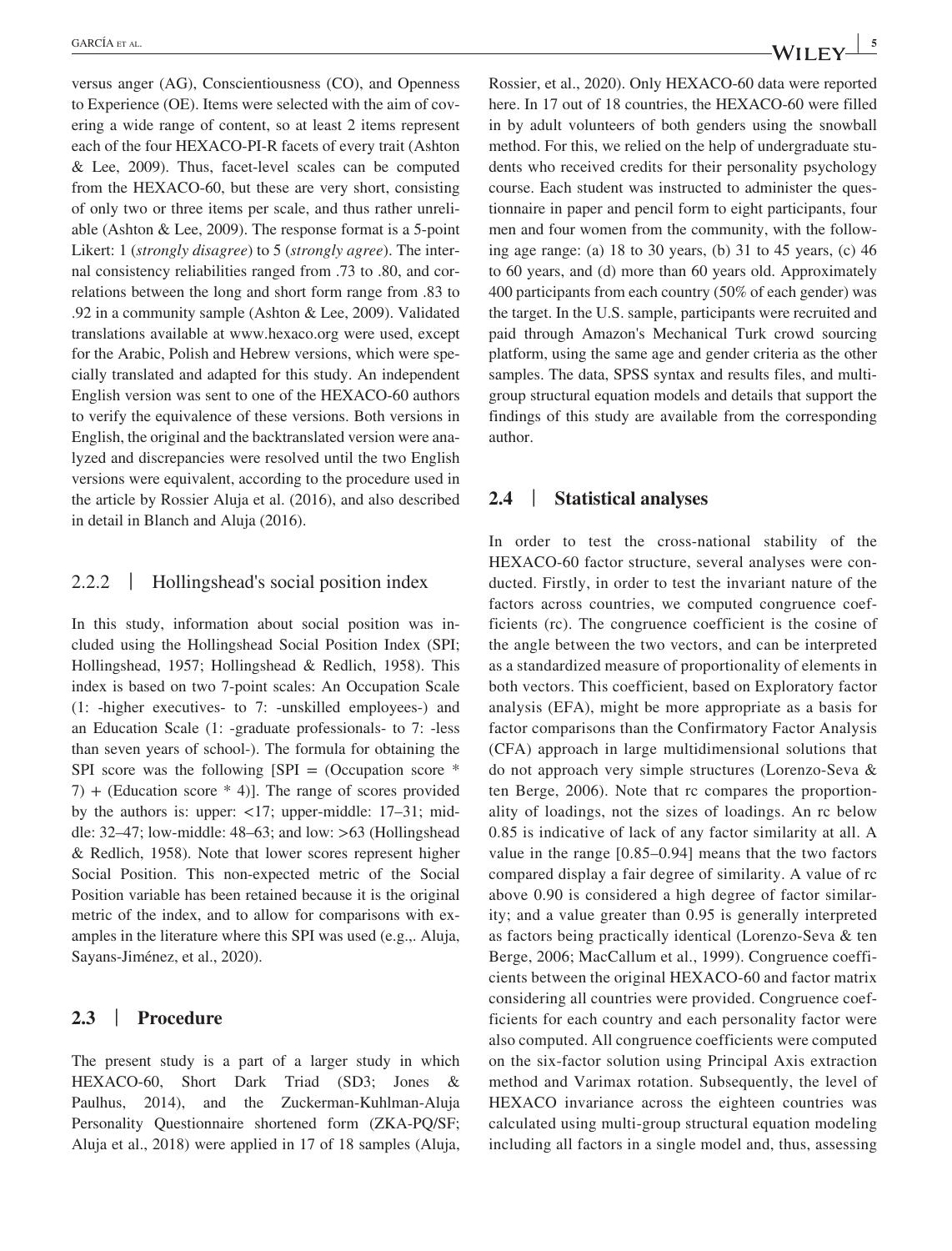the invariance of the factor structure. This approach facilitates the comparison with earlier research on the invariance of the HEXACO (i.e., Ion et al., 2017; Thielmann et al., 2019). Although these studies used ESEM and the present study used CFA, some authors have suggested that results from these two analytic methods are almost identical (Booth & Hughes, 2014). In fact, Thielmann et al. (2019) reached a similar conclusion using both analytic strategies. Various goodness-of-fit indices are considered: The  $\chi^2$  per degree of freedom ( $\chi^2$ /*df*), the goodness of fit index (GFI), the comparative fit index (CFI), and the root mean square error of approximation (RMSEA). A  $\chi^2$ /*df* bellow 5 reflects an acceptable model, GFI and CFI values above .95 indicate a good fit, and values ranging between .90 and .95 indicate an acceptable fit, RMSEA values below .08 indicate an acceptable fit, and values below .05 indicate a good fit. In order to analyze configural, metric, and scalar invariance, changes in model fit statistics were considered (Rossier & Duarte, 2019). To provide evidence of invariance, change in CFI values should be lower than .01, and change in RMSEA lower than .05 (Byrne & Van de Vijver, 2010; Rossier et al., 2016).

Later, the level of HEXACO invariance across the 18 countries was calculated using multi-group structural equation modelling for each factor successively, following the method used by Rossier et al. (2016). Parcels were defined by grouping the 2 or 3 items belonging to the same facet. Note that number of items (2 or 3) depended on the number of items by facet included in the HEXACO-60 (Ashton & Lee, 2009). For each dimension, four facets were considered observed variables. This approach is complementary with the analysis of the all factors in a single model and allow for testing the measurement invariance of every HEXACO factor separately.

Means, deviations and alpha internal consistency for each country were computed for the HEXACO-60 dimensions. HEXACO-60 partial inter-correlation networks in which all non-significant edges were set to zero were considered for domains and facets (GLASSO algorithm, EBIC, and mgm—the last for estimating explained variance; Haslbeck & Waldorp, 2020). We obtained HEXACO-60 partial correlations with age controlling for gender and SPI, and effect sizes (partial  $\eta^2$ ) of gender differences controlling for age and SPI after a GLM Multivariate analysis between subjects were carried out with the six HEXACO-60 dimensions. Since the three sociodemographic variables could be related (e.g., SPI with age and gender), when one sociodemographic variable was the target of the analysis, we controlled for the remaining two so as not to bias the analysis and interpretation. We also computed effect sizes (partial  $\eta^2$ ) separately for age, gender and SPI variables on HEXACO personality dimensions in each country. Computing effect sizes is essential to standardize the role of each independent variable (Age, Gender, and

SPI) in the observed differences of HEXACO dimensions in every country. Finally, standardized z-scores of HEXACO personality dimensions by country controlling for age, gender, and SPI were provided to test the role of the country factor. The differences in standardized *z*-score by country and dimension were obtained after comparing with the average of each dimension in the total sample. Statistical packages for these analyses were: SPSS version 20, FACTOR.EXE version 9.2 (Lorenzo-Seva & Ferrando, 2013) and *qgraph* from R Core Team.

## **3** | **RESULTS**

## **3.1** | **Descriptive statistics and reliability by country**

Table A2 in the Supporting Information shows means, standard deviations and alpha internal consistency of the HEXACO-60 dimensions. Average alpha internal consistency was about .70 for the six factors. It should be noted that alpha consistency values tended to be low in Qatar, Senegal, Togo, and Tunisia. Descriptive and alpha coefficients by gender and country for the HEXACO-60 dimensions and facets and partial inter-correlation networks are presented in the Supporting Information (Tables A3–A10 and Figure A1). Note that most of the reliability coefficients of facets were not appropriate (values normally lower than .60).

#### **3.2** | **HEXACO factor structure and congruence coefficients factors**

Table 1 shows the original HEXACO-60 matrix and the factorial matrix including total sample from all countries in the present study. The principal axis extraction with Varimax rotation of six factors was used in both matrices (Ashton & Lee, 2009). After a Procrustes orthogonal rotation between both matrices, the congruence coefficients were obtained. The total consistency was between .92 and .96 for the six factors. Only two facets obtained low congruence coefficients: Modesty (.75) and Social Self-Esteem (.88).

We further analyzed the factor solution for each country and computed congruence coefficients for the 18 countries. Table 2 shows the congruence coefficients with the original HEXACO-60 matrix (Table 1) for each country. The average congruence coefficient by country and factor was .92. Only five countries got an average lower than .90 (China, Qatar, Senegal, Togo, and Tunisia). Senegal and Togo presented lower congruence coefficients in the majority of dimensions, but the results for China, Qatar, and Tunisia reflected a pattern of similarity, since most of the factors presented rc equal to or larger than .90 (or .89).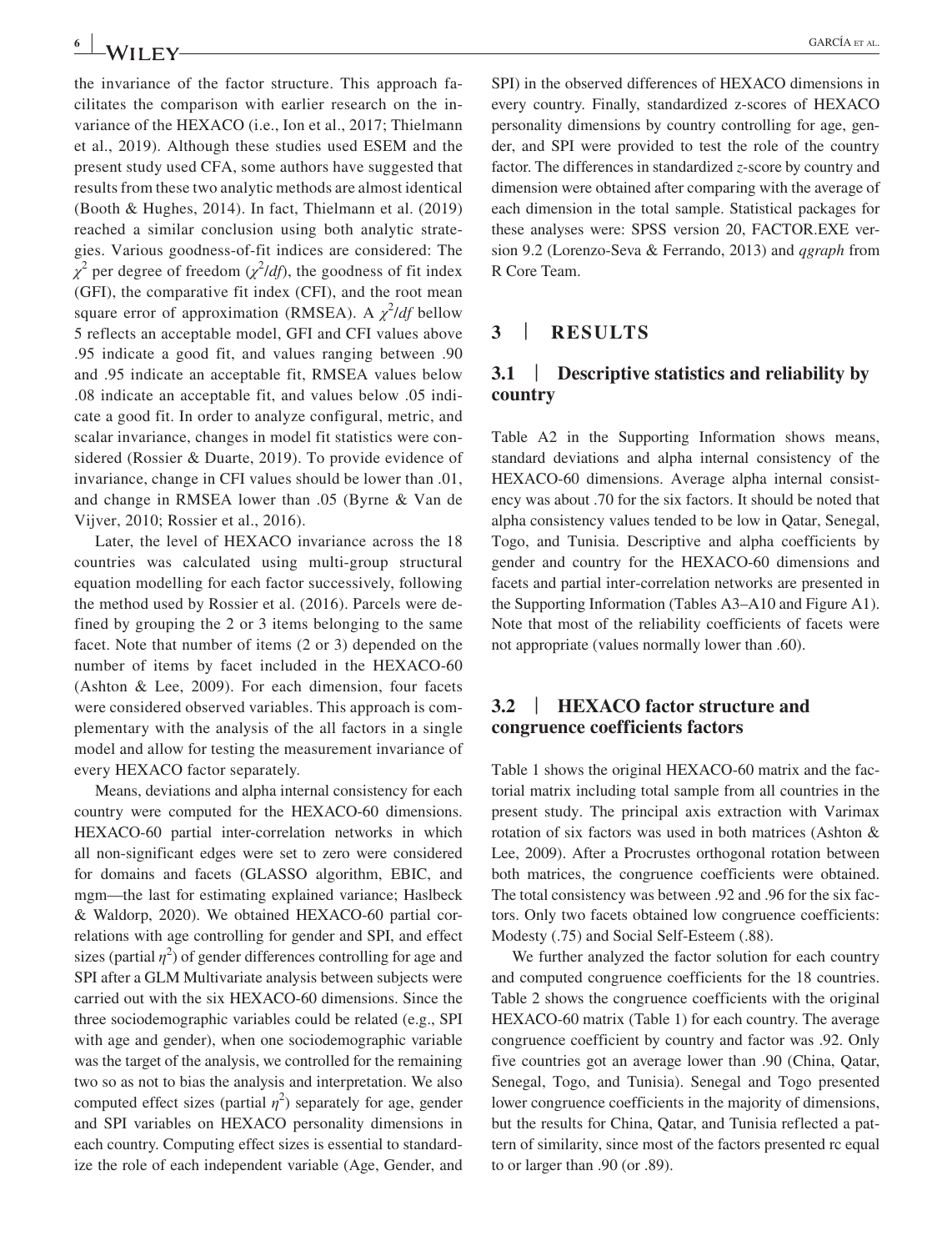## **3.3** | **Invariance of HEXACO-60 structure**

When a model including all factors simultaneously was fitted in the total sample, the results were as follows:  $\chi^2$  (9,013.40; *df*: 235), GFI: .925, CFI: .772, and RMSEA: .060. Configural, metric, and scalar invariance models across countries produced the following results: Configural:  $\chi^2$  (15,160.05; *df*: 4,230), *χ* 2 /*df*s: 3,58, GFI: .884, CFI: .752, and RMSEA: .016. Metric: *χ* 2 (16,722.68; *df*: 4,536), *χ* 2 /*df*s: 3,69, GFI: .873, CFI: .724, and RMSEA: .016. Scalar: *χ* 2 (19,207,13; *df*: 4,893), *χ* 2 /*df*s: 3,93, GFI: .855, CFI: .675, and RMSEA: .017. Results with the entire instrument show that configural and metric models obtained similar results (Delta CFI from metric model is close to .01), but not the scalar one (Delta  $CFI = .049$ .

Later, the structure for each factor was assessed by computing a confirmatory factor analysis in the entire sample. Fit indices were usually adequate, except the  $\chi^2/df$ , which were too high, in all likelihood due to the very large total sample  $(N = 10,298)$ . The overall structure of each factor was supported by the following fit indices: Honesty-Humility (allowing the error terms of fairness and modesty to covary; *χ* 2 /*df* = 52.93, GFI = .997, CFI = .985, RMSEA = .071). Emotionality  $(\chi^2/df = 17.07, \text{ GFI} = .998, \text{ CFI} = .993,$ RMSEA  $= .040$ ), Extraversion (allowing the error terms of social boldness and sociability to covary;  $\chi^2/df = 36.18$ ,  $GFI = .998$ ,  $CFI = .993$ , RMSEA = .058), Agreeableness (*χ* 2 /*df* = 64.35, GFI = .994, CFI = .966, RMSEA = .078), Conscientiousness  $(\chi^2/df = 92.09, \text{ GFI} = .991, \text{ CFI} = .962,$ RMSEA = .094), and Openness to experience  $(\chi^2/df = 62.80,$  $GFI = .994$ ,  $CFI = .976$ , RMSEA = .077). Note that in two traits (Honesty-Humility and Extraversion) error terms between two facets were allowed to covary since the modification index of these covariations was above 100 in both cases.

Finally, results of the HEXACO-60 invariance across the eighteen countries for each personality factor are reported in Table 3. All GFIs and CFIs indicated a good or adequate fit, expect the CFIs for the scalar invariance level of Conscientiousness and Openness. The RMSEA were all very low. The *χ* 2 /*df*s were slightly too high for Conscientiousness and Openness, and for the scalar invariance level for all factors. Change in GFI ranged from .007 to .016 (*Mdn* = .010), change in CFI ranged from .019 to .067 (*Mdn* = .038), and change in RMSEA ranged from .001 to .022 (*Mdn* = .004). Changes in RMSEAs were all below the established threshold, whereas changes in CFIs were all above it. Changes in CFI suggested that the metric invariance model might indeed not hold for some language versions. In contrast, RMSEA and GFI changes indicated that the metric invariance model would be retained if model parsimony is taken into account (Marsh, 2007). On this point, the results reported by Thielmann et al. (2019) are quite similar to those depicted in Table 3, which indicate that metric invariance is reached

for the 100-item version of the HEXACO-PI-R. We can therefore assume that HEXACO-60 also reaches metric invariance. Finally, changes on CFI as well as changes on four factors for GFI and three for RMSEA did not support scalar invariance, indicating that facet intercepts are not equivalent across countries.

The fact that the configural model fits well across countries suggests that relationships among dimensions are invariant across countries. However, this approach could fail to identify the interesting ways that the nature of the structure of HEXACO-60 might vary across countries. Hence, we have computed the average of the scale-based intercorrelations among the HEXACO dimensions across the 18 countries. We have based our analysis on the scale-based intercorrelations to allow for comparison with results reported by Thielmann et al. (2019). Average cross-national coefficients of the present study and the results from Thielmann et al. (2019) are reported in Table A10 in the Supporting Information. Note that the results of both studies are quite similar. It should also be remarked that the average of every standard deviation of every intercorrelation across countries was .08, suggesting that the pattern of intercorrelations across HEXACO dimensions is greatly invariant and confirms CFA results.

#### **3.4** | **HEXACO-60 correlations with age in each country**

On the left-hand side of Table 4, correlations between the six personality dimensions with age controlling for gender and SPI are shown. Note that 14 out of 18 correlations are positive and significant with the Honesty-Humility trait, 9 out of 18 with Agreeableness, 5 out of 18 with Extraversion, although with a different sign, 4 out of 18 with Conscientiousness and Openness to Experience (also with differences in the sign), and only one country presented a significant correlation with Emotionality. The relationships of HEXACO-60 with age are observed in more detail in Figure A2 in Supporting Information, which compares different age groups by gender. It should be noted that only Honesty-Humility scores increase from 18 to 60 years in both genders, being higher in women. In the other five traits, the largest difference is lower than 4 points in the same scale, suggesting a negligible effect. What should be highlighted is that women and men tend to show the same pattern with age in the six factors.

## **3.5** | **Gender differences in HEXACO-60**

The right-hand side of Table 4 shows the gender differences by country in the six dimensions of the HEXACO-60, controlling for the effect of age and SPI. Women score higher than men on Honesty-Humility, Emotionally, and Openness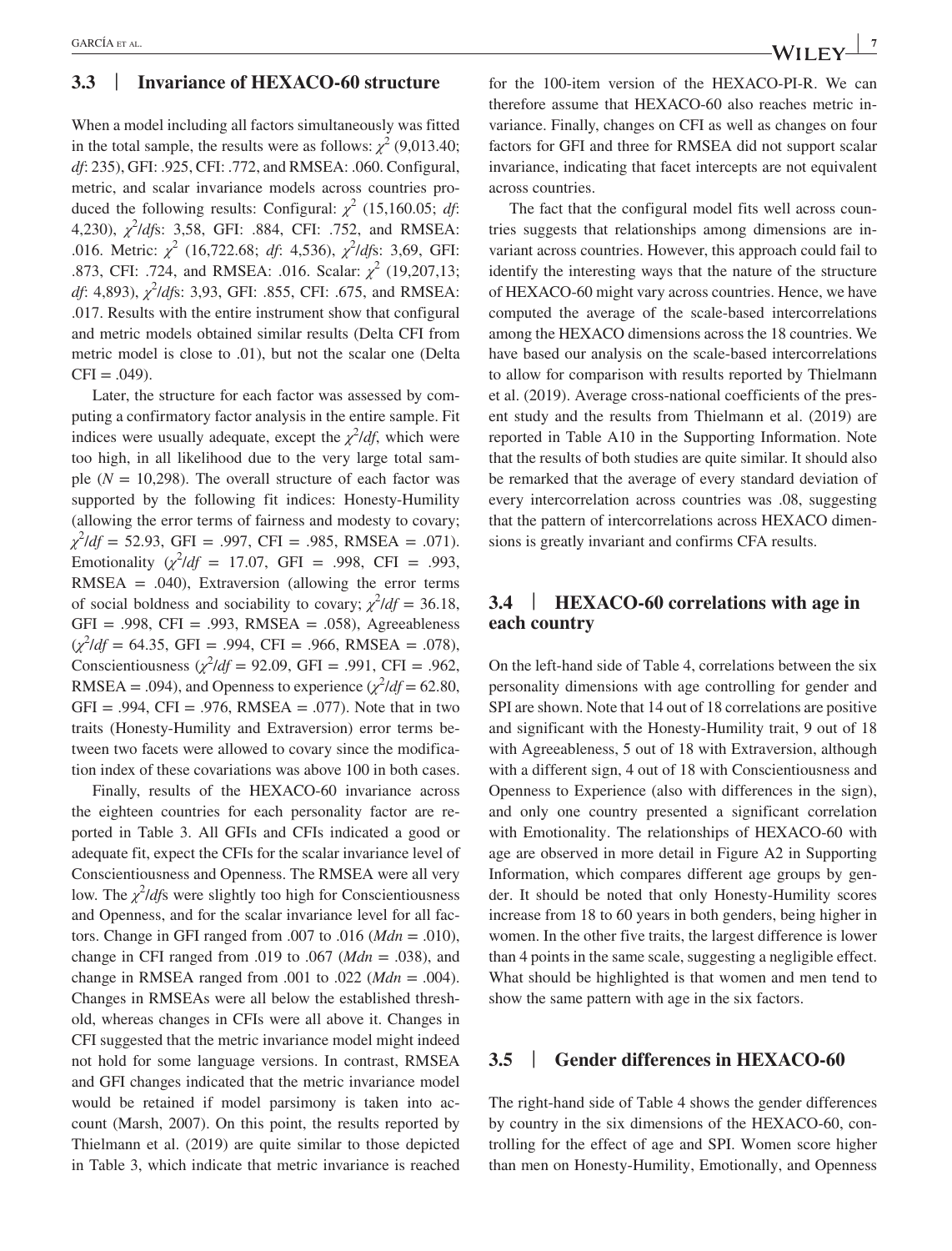**TABLE 1** Factor matrices of the original HEXACO-60 (Ashton & Lee, 2009) and total sample from all countries, as well as congruence coefficients between dimensions and facets of both solutions

|                   | Original HEXACO-60 factor matrix (Ashton & Lee, 2009) |              |              |               |                          |                                         |
|-------------------|-------------------------------------------------------|--------------|--------------|---------------|--------------------------|-----------------------------------------|
|                   | <b>Honesty-Humility</b>                               | Emotionality | Extraversion | Agreeableness | <b>Conscientiousness</b> | <b>Openness to</b><br><b>Experience</b> |
| Sincerity         | .50 <sub>1</sub>                                      | $-.04$       | $-.06$       | .09           | .15                      | .14                                     |
| Fairness          | .57                                                   | .13          | $-.05$       | .13           | .23                      | .06                                     |
| Greed-Avoidance   | .64                                                   | .01          | $-.07$       | .12           | $-.04$                   | .14                                     |
| Modesty           | .50                                                   | .12          | $-.11$       | .14           | $-.02$                   | .09                                     |
| Fearfulness       | $-.13$                                                | .63          | $-.19$       | $-.01$        | .15                      | $-.13$                                  |
| Anxiety           | .12                                                   | .45          | $-.23$       | $-.20$        | .19                      | .03                                     |
| Dependence        | .05                                                   | .68          | .02          | $-.01$        | $-.05$                   | $-.06$                                  |
| Sentimentality    | .17                                                   | .63          | .15          | .02           | .04                      | $-.04$                                  |
| Social Self-Est.  | $-.06$                                                | $-.15$       | .61          | .06           | .17                      | $-.08$                                  |
| Social boldness   | $-.09$                                                | $-.13$       | .55          | $-.15$        | .04                      | .21                                     |
| Sociability       | $-.12$                                                | .15          | .55          | .09           | $-.03$                   | .02                                     |
| Liveliness        | $-.01$                                                | $-.01$       | .79          | .16           | .04                      | $-.02$                                  |
| Forgiveness       | .25                                                   | $-.11$       | .16          | .48           | $-.02$                   | $-.02$                                  |
| Gentleness        | .20                                                   | $-.02$       | .04          | .61           | $-.05$                   | $-.04$                                  |
| Flexibility       | $-.02$                                                | .08          | $-.03$       | .64           | $-.02$                   | .02                                     |
| Patience          | .38                                                   | $-.05$       | .06          | .59           | $.08\,$                  | .04                                     |
| Organization      | $-.02$                                                | .07          | .07          | .02           | $.58\,$                  | $-.06$                                  |
| Diligence         | .14                                                   | .02          | .26          | $-.02$        | $.68$                    | $.08\,$                                 |
| Perfectionism     | .12                                                   | .09          | .08          | $-.04$        | .60                      | .03                                     |
| Prudence          | .03                                                   | $-.01$       | $-.17$       | .03           | .60                      | .00.                                    |
| Aesthetic Appr.   | .11                                                   | .06          | $-.03$       | $-.01$        | .04                      | .68                                     |
| Inquisitiveness   | .11                                                   | $-.10$       | $-.08$       | $-.03$        | $-.02$                   | .54                                     |
| Creativity        | .07                                                   | $-.01$       | .13          | .07           | $-.02$                   | .53                                     |
| Unconventionality | .08                                                   | $-.12$       | .05          | $-.02$        | .04                      | .67                                     |

*Congruence Coeffi*. .*93* .*96* .*94* .*96* .*92* .*96* .*94*

*Note:* Factorial loadings are presented with two decimal points.

Loadings larger than  $\pm$ .40 are in bold type.

Average congruence coefficients are in italics.

to Experience, with some differences between countries. Only five countries present gender differences in Extraversion with medium-large effect sizes: Chile, Hungary, Switzerland (F), Togo, and USA. In Agreeableness, only Chile presents significant gender differences, and in Conscientiousness the most important differences between women and men occur in Chile and the USA. The average of effect sizes (partial  $\eta^2$ ) of the significant comparisons were .090, .187, .056, .040, .049, and .064 for Honesty-Humility, Emotionality, Extraversion, Agreeableness, Conscientiousness, and Openness to Experience, respectively. Thus, the gender factor only shows a large effect on Emotionality, and medium on Honesty-Humility and Openness to Experience.

## **3.6** | **Social position differences in HEXACO-60**

The differences among the different ranges of SPI and the HEXACO-60 dimensions can be seen graphically in Figure 1. Scores on Honesty-Humility tend to decrease as the SPI is lower in both genders, although this trend is significantly greater in men. People with a low SPI (high social position) are less emotional than those with a high SPI (low social position). Poor social position is reported by more introverted subjects without gender differences. No relationship is observed between Social position and Agreeableness. Conscientiousness scores decrease in lower social position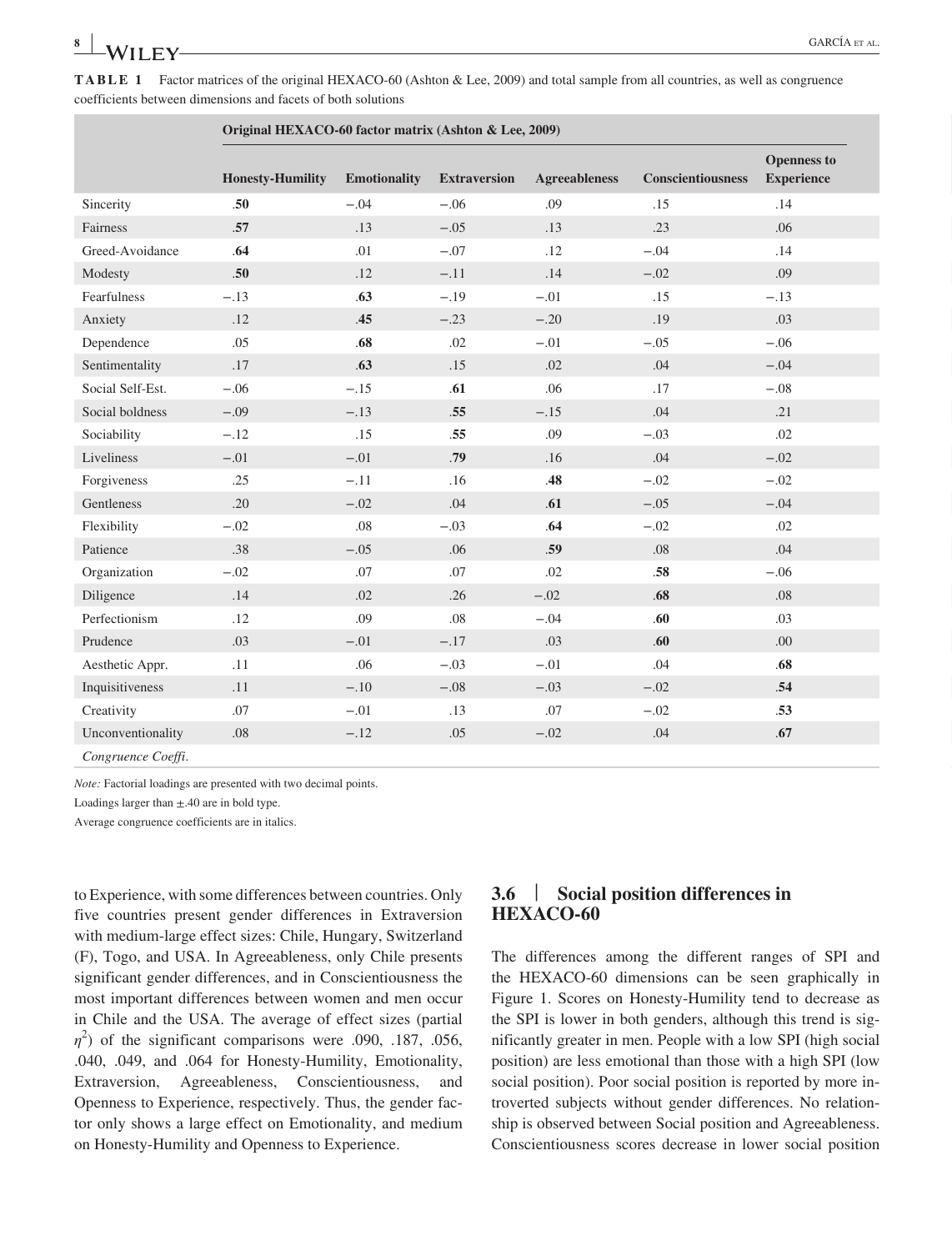|                      | Current factor matrix (all countries) |                     |                      |                   |                                         |                            |
|----------------------|---------------------------------------|---------------------|----------------------|-------------------|-----------------------------------------|----------------------------|
| Honesty-<br>Humility | Emotionality                          | <b>Extraversion</b> | <b>Agreeableness</b> | Conscientiousness | <b>Openness to</b><br><b>Experience</b> | Congruence<br>coefficients |
| .55                  | $-.03$                                | .04                 | .01                  | .19               | .09                                     | .96                        |
| .54                  | .10                                   | .15                 | .13                  | .27               | .00.                                    | .93                        |
| .40                  | .00.                                  | $-.07$              | .18                  | $-.03$            | .03                                     | .96                        |
| .31                  | $-.04$                                | $-.11$              | .23                  | .25               | .13                                     | .75                        |
| $-.01$               | .52                                   | $-.09$              | $-.02$               | $-.01$            | $-.15$                                  | .95                        |
| .02                  | .48                                   | $-.27$              | $-.10$               | .13               | .11                                     | .97                        |
| $-.06$               | .56                                   | .02                 | $-.03$               | $-.15$            | $-.06$                                  | .97                        |
| .08                  | .59                                   | .12                 | .04                  | .08               | .05                                     | $.98\,$                    |
| .11                  | $-.20$                                | .45                 | .14                  | .37               | .04                                     | $.88\,$                    |
| $-.06$               | $-.09$                                | .55                 | $-.10$               | .09               | .16                                     | .99                        |
| $-.02$               | .17                                   | .54                 | .08                  | $-.07$            | .07                                     | $.98\,$                    |
| .08                  | $-.13$                                | .54                 | .14                  | .19               | .06                                     | .94                        |
| .22                  | .03                                   | .23                 | .32                  | $-.07$            | .00.                                    | .92                        |
| .20                  | .06                                   | .08                 | .53                  | $-.01$            | .02                                     | .98                        |
| .01                  | $-.04$                                | $-.02$              | .52                  | .06               | .00.                                    | $.98\,$                    |
| .09                  | $-.12$                                | .05                 | .53                  | .21               | .13                                     | .97                        |
| .04                  | .02                                   | .06                 | .06                  | .60               | $-.06$                                  | $.98\,$                    |
| .20                  | .03                                   | .25                 | $-.01$               | .49               | .17                                     | .96                        |
| .08                  | .06                                   | .05                 | $-.04$               | .44               | .13                                     | $.98\,$                    |
| .08                  | $-.10$                                | $-.04$              | .16                  | .59               | .09                                     | .91                        |
| .12                  | .03                                   | .02                 | $.08\,$              | .07               | .49                                     | $.98\,$                    |
| .17                  | $-.08$                                | .12                 | .02                  | .14               | .48                                     | .97                        |
| $-.01$               | .04                                   | .14                 | .01                  | .04               | .58                                     | $.98\,$                    |
| $-.06$               | $-.08$                                | .01                 | .04                  | .04               | .50                                     | $.98\,$                    |
| .93                  | .96                                   | .94                 | .96                  | .92               | .96                                     | .94                        |

groups for both genders. Similarly, people of both genders with low Openness scores tend to have lower social positions.

## **3.7** | **Effect of age, gender and SPI on HEXACO-60 personality dimensions**

In order to establish the effect of age, gender and SPI, a GLM Multivariate analysis was carried out with the six HEXACO-60 dimensions. Table 5 shows the effect sizes of the association of these three variables for each country. The mean effect of age is low, with the exception of Honesty-Humility in the USA  $(\eta^2 = .140)$ , and Agreeableness in Chile  $(\eta^2 = .072)$ . Gender has a large effect in most countries on

Emotionality, except Bosnia H ( $\eta^2$  = .015), Chile ( $\eta^2$  = .025), and Senegal ( $\eta^2$  = .056). SPI has a medium association in eight countries with Openness to Experience and a minor association with Conscientiousness, particularly in Chile  $(\eta^2 = .071)$ , Israel  $(\eta^2 = .053)$  and Italy  $(\eta^2 = .047)$ . Some countries also present some SPI effect on Honesty-Humility (Germany, Israel, Spain).

The average of partial  $\eta^2$  for age were lower than .03, .01, .01, .02, .01, and .01 for Honesty-Humility, Emotionality, Extraversion, Agreeableness, Conscientiousness, and Openness to Experience, respectively. Thus, only a small effect is observed for Honesty-Humility. With regard to gender, the averages were lower than .03, .15, .01, .01, .01 for Honesty-Humility, Emotionality, Extraversion,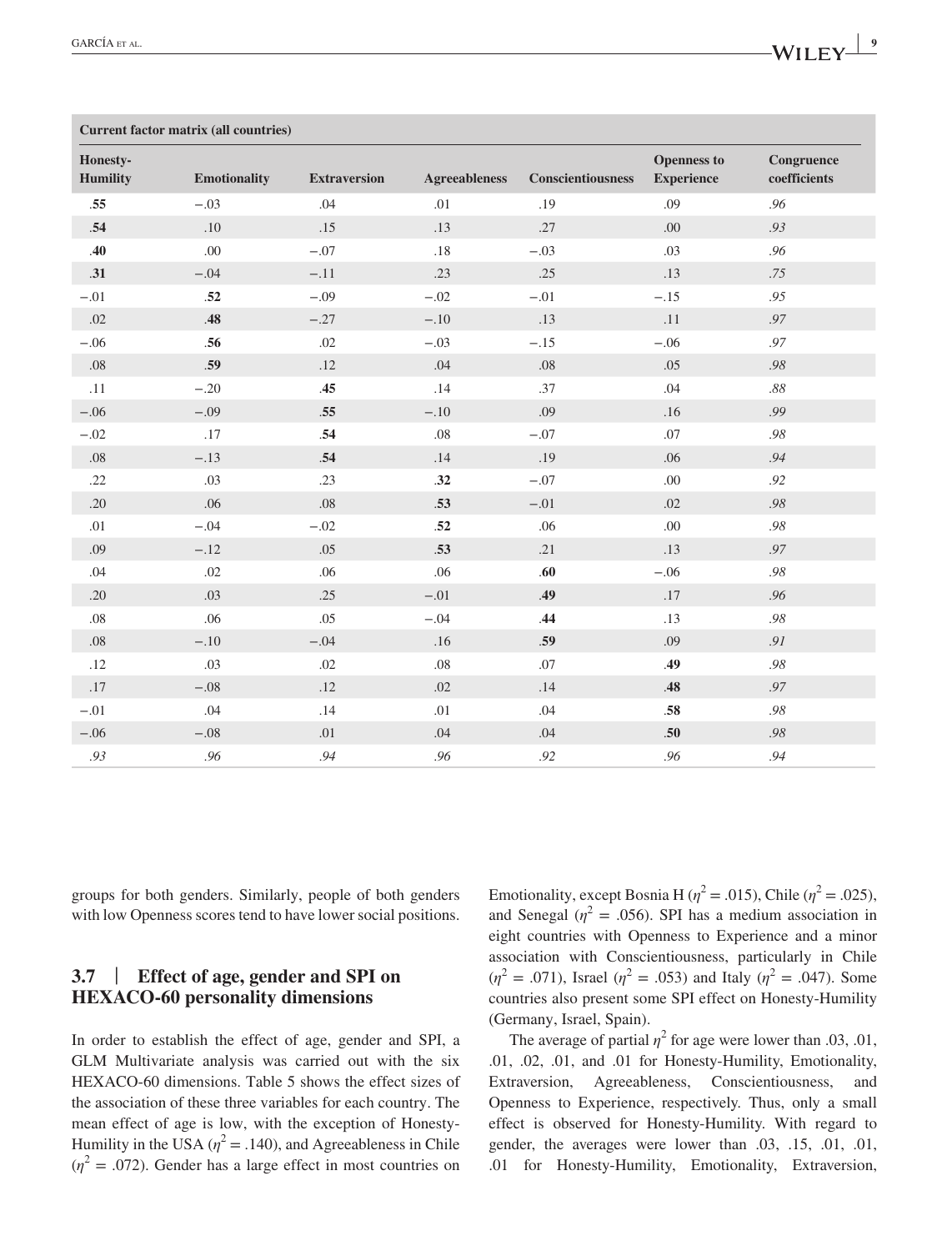| <b>Country</b>     | <b>Honesty-Humility</b> | <b>Emotionality</b> | <b>Extraversion</b> | <b>Agreeableness</b> | <b>Conscientiousness</b> | <b>Openness to</b><br><b>Experience</b> | Average |
|--------------------|-------------------------|---------------------|---------------------|----------------------|--------------------------|-----------------------------------------|---------|
| Belgium            | 0.89                    | 0.95                | 0.95                | 0.95                 | 0.92                     | 0.94                                    | 0.93    |
| Bosnia H.          | 0.95                    | 0.94                | 0.96                | 0.95                 | 0.93                     | 0.95                                    | 0.95    |
| Catalonia          | 0.92                    | 0.94                | 0.97                | 0.91                 | 0.93                     | 0.96                                    | 0.94    |
| Chile              | 0.86                    | 0.90                | 0.87                | 0.94                 | 0.90                     | 0.90                                    | 0.90    |
| China              | 0.91                    | 0.80                | 0.90                | 0.91                 | 0.90                     | 0.93                                    | 0.89    |
| Germany            | 0.95                    | 0.94                | 0.98                | 0.96                 | 0.96                     | 0.97                                    | 0.96    |
| Hungary            | 0.91                    | 0.94                | 0.96                | 0.96                 | 0.91                     | 0.94                                    | 0.94    |
| Israel             | 0.90                    | 0.92                | 0.97                | 0.95                 | 0.94                     | 0.95                                    | 0.94    |
| Italy              | 0.95                    | 0.92                | 0.94                | 0.97                 | 0.96                     | 0.95                                    | 0.95    |
| Poland             | 0.93                    | 0.95                | 0.96                | 0.92                 | 0.95                     | 0.94                                    | 0.94    |
| Qatar              | 0.85                    | 0.83                | 0.92                | 0.92                 | 0.93                     | 0.89                                    | 0.89    |
| Senegal            | 0.80                    | 0.93                | 0.77                | 0.87                 | 0.66                     | 0.90                                    | 0.82    |
| Spain              | 0.92                    | 0.95                | 0.97                | 0.97                 | 0.94                     | 0.96                                    | 0.95    |
| Switzerland<br>(F) | 0.94                    | 0.96                | 0.91                | 0.92                 | 0.97                     | 0.95                                    | 0.94    |
| Switzerland<br>(G) | 0.94                    | 0.94                | 0.96                | 0.98                 | 0.97                     | 0.96                                    | 0.96    |
| Togo               | 0.86                    | 0.87                | 0.79                | 0.75                 | 0.85                     | 0.85                                    | 0.83    |
| Tunisia            | 0.80                    | 0.89                | 0.89                | 0.90                 | 0.93                     | 0.91                                    | 0.89    |
| <b>USA</b>         | 0.92                    | 0.94                | 0.91                | 0.95                 | 0.93                     | 0.97                                    | 0.94    |
| Average            | 0.90                    | 0.92                | 0.92                | 0.93                 | 0.92                     | 0.93                                    | 0.92    |

*Note:* Average congruence coefficients are in italics.

Agreeableness, Conscientiousness, and Openness to Experience, respectively. A large difference is observed for Emotionality, small for Honesty-Humility and negligible for the remaining dimensions. Finally, average effect sizes for the association of SPI with Honesty-Humility, Emotionality, Extraversion, Agreeableness, Conscientiousness, and Openness to Experience were about .01, .02, .02, .00, .02, and .04, respectively.

## **3.8** | **Country differences in HEXACO-60 dimensions**

We examined personality differences across countries using a GLM Multivariate procedure for the HEXACO-60 factors controlling for age, gender, and SPI. A test of betweensubjects effects based on a corrected model informs that the scores for all six personality dimensions were significantly different between countries (*p* < .001). Nevertheless, considering the effect size, Emotionality ( $\eta^2$  = .126) and Openness to Experience  $(\eta^2 = .137)$  reported large effect sizes according to Cohen (1988). Honesty-Humility ( $\eta^2 = .082$ ), Extraversion ( $\eta^2 = .064$ ) and Conscientiousness ( $\eta^2 = .077$ ) obtained medium effect sizes. Note that this is the effect of the country factor without controlling for age, gender, and SPI. In Figure 2, *z*-standardized personality factors between countries were plotted controlling for age, gender, and SPI. Reported differences were negligible and no country exceeds a standard deviation of .56. The countries approaching or slightly exceeding  $\pm$ .4 were (dimensions and sign of difference between brackets): China (CO−), Qatar (OP−), and Belgium (CO+). Hungary (OP+), Switzerland French speaking (HH+), and the USA (EX− and CO+).

#### **4** | **DISCUSSION**

The present paper set out to test the cross-national stability of the HEXACO-60 to evaluate its usefulness in practical settings around the world. Comparing results in 18 countries also allowed us to properly test the association between HEXACO personality dimensions and several sociodemographic variables (gender, age, social position, and country). Factorial (both exploratory and confirmatory) and multivariate analyses enabled us to achieve these aims.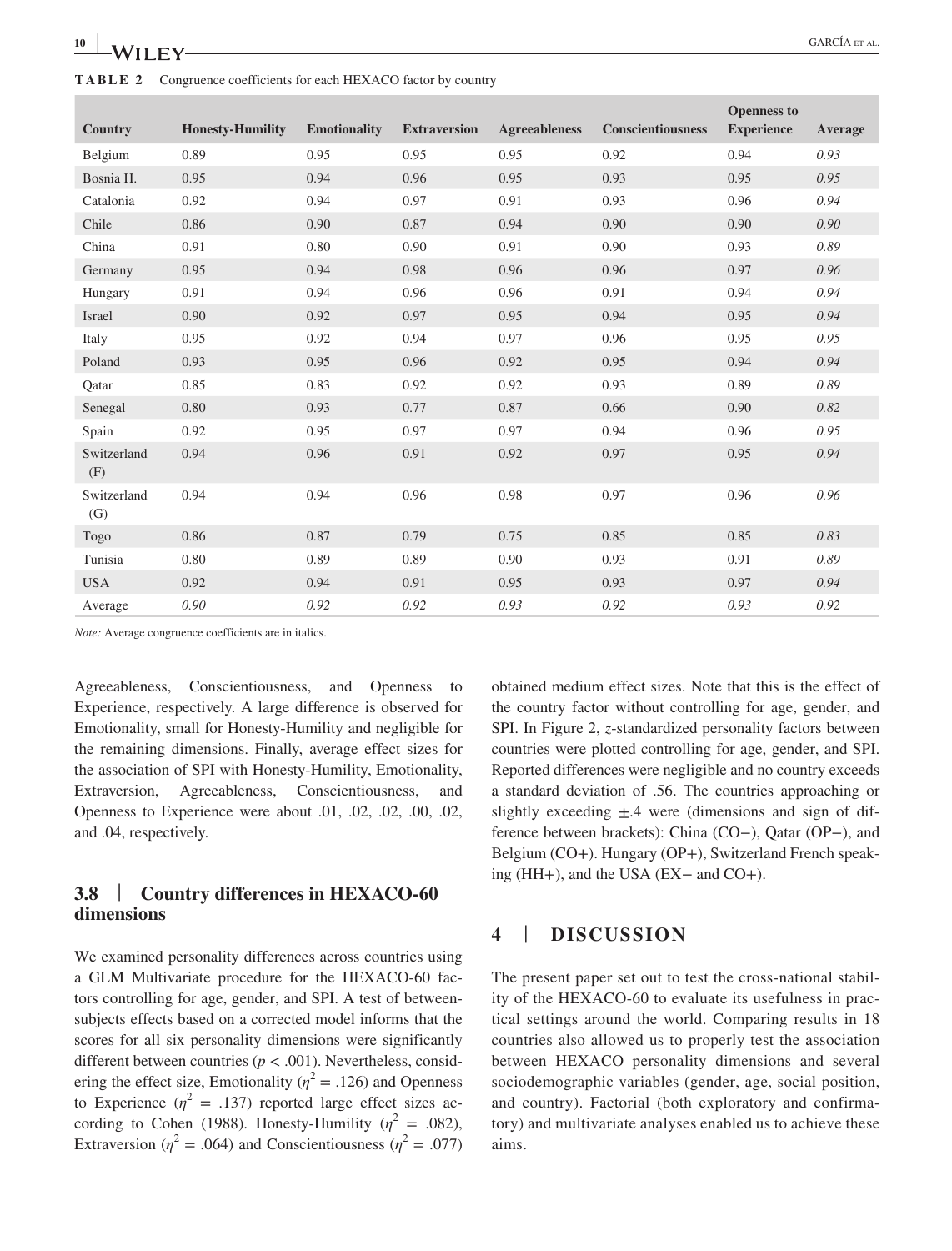| <b>TABLE 3</b> Level of HEXACO invariance across the eighteen countries for each personality factor                    |        |     |           |            |            |              |            |                 |       |                |             |                |
|------------------------------------------------------------------------------------------------------------------------|--------|-----|-----------|------------|------------|--------------|------------|-----------------|-------|----------------|-------------|----------------|
| <b>HEXACO</b> factor                                                                                                   | $\chi$ | ď   | $x^2$ ldf | <b>GFI</b> | <b>CEI</b> | <b>RMSEA</b> | $\Delta t$ | $\Delta df$     | p     | <b>AGFI</b>    | <b>ACFI</b> | <b>ARMISEA</b> |
| Honesty-Humility                                                                                                       |        |     |           |            |            |              |            |                 |       |                |             |                |
| Configural invariance                                                                                                  | 59.60  | 18  | 3.31      | 997        | 990        | .013         |            |                 |       |                |             |                |
| Metric invariance                                                                                                      | 217.16 | 69  | 3.15      | 990        | 963        | .017         | 157.56     | $\overline{51}$ | 5001  | $007$          | .027        | 004            |
| Scalar invariance                                                                                                      | 443.22 | 86  | 5.15      | 980        | 911        | .039         | 226.06     | $\overline{17}$ | 5001  | 010            | .052        | .022           |
| Emotionality                                                                                                           |        |     |           |            |            |              |            |                 |       |                |             |                |
| Configural invariance                                                                                                  | 13.48  | 36  | 3.62      | 994        | 981        | .016         |            |                 |       |                |             |                |
| Metric invariance                                                                                                      | 307.83 | 87  | 3.54      | .985       | .956       | .016         | 177.35     | 51              | 1001  | 000            | .025        | 5.001          |
| Scalar invariance                                                                                                      | 519.27 | 104 | 4.99      | 976        | 916        | .020         | 211.44     | $17\,$          | 5.001 | .009           | .040        | .004           |
| Extraversion                                                                                                           |        |     |           |            |            |              |            |                 |       |                |             |                |
| Configural invariance                                                                                                  | 5.52   | 18  | 2.81      | 998        | 994        | .013         |            |                 |       |                |             |                |
| Metric invariance                                                                                                      | 207.64 | 69  | 3.01      | 975        | 975        | 014          | 157.12     | 51              | 5.001 | .008           | 019         | .001           |
| Scalar invariance                                                                                                      | 547.60 | 86  | 6.37      | 916        | 916        | .023         | 339.96     | $\overline{17}$ | 5.001 | 016            | .059        | 000            |
| Agreeableness                                                                                                          |        |     |           |            |            |              |            |                 |       |                |             |                |
| Configural invariance                                                                                                  | 101.02 | 36  | 2.81      | .995       | 986        | .013         |            |                 |       |                |             |                |
| Metric invariance                                                                                                      | 304.88 | 87  | 3.50      | .985       | .952       | .016         | 203.86     | 51              | 5.001 | $010$ .        | .034        | .003           |
| Scalar invariance                                                                                                      | 549.72 | 104 | 5.29      | 974        | .902       | .020         | 244.84     | 17              | 5.001 | 011            | .050        | 004            |
| Conscientiousness                                                                                                      |        |     |           |            |            |              |            |                 |       |                |             |                |
| Configural invariance                                                                                                  | 314.27 | 36  | 8.73      | .984       | 945        | .027         |            |                 |       |                |             |                |
| Metric invariance                                                                                                      | 557.51 | 87  | 6.41      | 973        | 907        | .023         | 243.24     | 51              | 5.001 | $\overline{0}$ | .038        | 5001           |
| Scalar invariance                                                                                                      | 767.34 | 104 | 7.38      | 965        | 869        | .025         | 209.83     | $\overline{17}$ | 5001  | .008           | .038        | .002           |
| Openness                                                                                                               |        |     |           |            |            |              |            |                 |       |                |             |                |
| Configural invariance                                                                                                  | 25.75  | 36  | 6.97      | 988        | .957       | .024         |            |                 |       |                |             |                |
| Metric invariance                                                                                                      | 427.92 | 87  | 4.92      | .980       | .931       | .020         | 177.17     | 51              | 5.001 | .008           | .026        | 5.001          |
| Scalar invariance                                                                                                      | 776.44 | 104 | 7.47      | .965       | 864        | .025         | 348.52     | 17              | 5.001 | 015            | .067        | .005           |
| Abbreviations: CFI, comparative fit index; GFI, goodness of fit index; RMSEA, root mean square error of approximation. |        |     |           |            |            |              |            |                 |       |                |             |                |

 $\sim$ 

**WILEY <sup>|</sup>** GARCÍA et al. **<sup>11</sup>**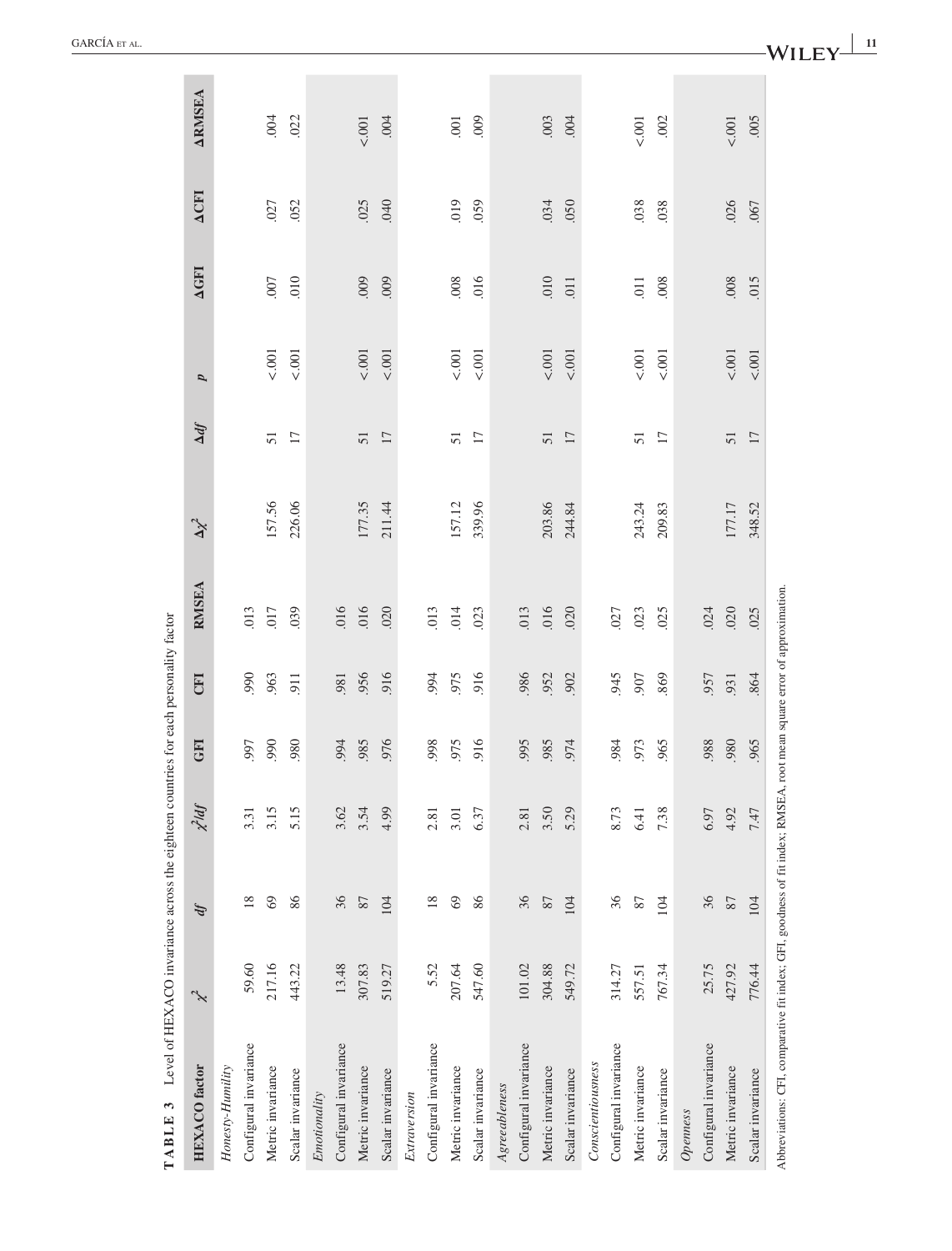| i<br>F<br>I<br>l<br>.<br>E<br>j                 | ⅎ | ì<br>;<br>;<br>ì<br>$\frac{1}{2}$<br>ļ<br>$5 - 2 - 2 = 14$ |
|-------------------------------------------------|---|------------------------------------------------------------|
| ֚֚֚֬<br>$\overline{\phantom{a}}$<br>)<br>i<br>; | j | į                                                          |

|                                                                                                                                                                                                      |                  |                |                |                | Partial correlations with age controlling for gender |                |                 | and SPI        |                |      |                 |                  |                                                                                                              |            | Effect sizes of significant gender differences controlling for age and SPI (partial $\eta^2)$ |          |                |                |                  |                  |                |          |                |            |
|------------------------------------------------------------------------------------------------------------------------------------------------------------------------------------------------------|------------------|----------------|----------------|----------------|------------------------------------------------------|----------------|-----------------|----------------|----------------|------|-----------------|------------------|--------------------------------------------------------------------------------------------------------------|------------|-----------------------------------------------------------------------------------------------|----------|----------------|----------------|------------------|------------------|----------------|----------|----------------|------------|
|                                                                                                                                                                                                      | HH               |                | EM             |                | EX                                                   |                | AG              |                | $\overline{c}$ |      | $\Theta$        |                  | HH                                                                                                           |            | EM                                                                                            |          | EX             |                | $\overline{A}$   |                  | $\overline{c}$ |          | $\overline{c}$ |            |
| Country                                                                                                                                                                                              |                  | p              |                | p              | $\blacktriangleright$                                | p              |                 | E<br>Ø         | p              | E    |                 | p                | Ø                                                                                                            | $\eta^2$   | p                                                                                             | $\eta^2$ | p              | $\eta^2$       | $\overline{p}$   | $\eta^2$         | p              | $\eta^2$ | $\overline{a}$ | $\eta^2$   |
| Belgium                                                                                                                                                                                              | $\overline{14}$  | 020            | $-0.06$        | .352           | $-0.01$                                              | 865            | .18             | 003            | $\overline{6}$ | .306 | $-0.5$          | 457              | $010 - 20$                                                                                                   | <b>CRO</b> | < .001                                                                                        | .306     | 481            | 000            | 015              | 039              | 377            | 012      | 5.001          | $_{069}$   |
| Bosnia H.                                                                                                                                                                                            | $-.02$           | 628            | $-0.03$        | 540            | $-10$                                                | .044           | $-0.00$         | 977            | $-0.08$        | 110  | $-17$           | $\overline{0}$   | .514                                                                                                         | 005        | 059                                                                                           | 017      | .181           | $\overline{0}$ | 405              | .007             | .027           | 021      | 5.001          | .086       |
| Catalonia                                                                                                                                                                                            | .18              | .001           | $\ddot{15}$    | $\overline{0}$ | $-15$                                                | $\overline{0}$ | .16             | $\overline{0}$ | $\Xi$          | 016  | 05              | 291              | 5.001                                                                                                        | 067        | 5001                                                                                          | 230      | 5001           | .042           | 001              | 033              | 004            | 025      | 5.001          | .053       |
| Chile                                                                                                                                                                                                | $-21$            | 001            | 08             | .160           | $-11$                                                | .068           | .27             | 001            | $-.22$         | 001  | 06              | 342              | 5001                                                                                                         | 077        | .002                                                                                          | 051      | 5.001          | 147            | 5001             | .120             | 5.001          | 157      | .028           | 032        |
| China                                                                                                                                                                                                | 0 <sup>3</sup>   | 714            | $-0.3$         | .669           | 06                                                   | $-401$         | .08             | .296           | $-0.00$        | 943  | $-0.5$          | 561              | .356                                                                                                         | 019        | 5.001                                                                                         | 118      | .362           | 019            | 653              | 010              | .785           | .006     | .178           | $-029$     |
| Germany                                                                                                                                                                                              | 23               | 001            | $-0.01$        | 960            | $-.03$                                               | 414            | .13             | 002            | 03             | 527  | 08              | 052              | 5.001                                                                                                        | <b>U60</b> | 5001                                                                                          | 246      | 5.001          | 047            | .001             | .030             | 014            | 020      | 5.001          | 127        |
| Hungary                                                                                                                                                                                              | $\overline{31}$  | .001           | $-0.03$        | 499            | $\overline{.16}$                                     | $\overline{0}$ | .12             | 014            | $\overline{0}$ | 212  | $-0.00$         | 963              | 5001                                                                                                         | 145        | 5001                                                                                          | 187      | 5001           | .078           | 042              | 021              | 5001           | 053      | .050           | 020        |
| Israel                                                                                                                                                                                               | 15               | 030            | $-0.03$        | .691           | $-.03$                                               | 653            | 20              | 004            | $-0.08$        | 270  | $\overline{10}$ | 156              | < .001                                                                                                       | <b>087</b> | 5.001                                                                                         | 247      | 262            | 019            | .033             | <b>CHO</b>       | 000            | 055      | 094            | .031       |
| Italy                                                                                                                                                                                                | $\overline{c}$   | .001           | $\Xi$          | .088           | $\odot$                                              | .758           | 10              | 107            | S              | 809  | $-0.00$         | 980              | 5001                                                                                                         | 115        | 5.001                                                                                         | .168     | 025            | 035            | 139              | 021              | .002           | 055      | 5.001          | .068       |
| Poland                                                                                                                                                                                               | $\exists$        | .020           | $-0.05$        | 247            | $\overline{0}$                                       | 508            | 07              | .109           | $\overline{0}$ | 029  | $-10$           | 030              | 5.001                                                                                                        | .066       | 5.001                                                                                         | 251      | 493            | .005           | 244              | 009              | .133           | .012     | 5.001          | 049        |
| Qatar                                                                                                                                                                                                | $\overline{0}$   | .001           | <b>CO</b> .    | .077           | $\overline{0}$                                       | .657           | $\overline{10}$ | 000            | Ŕ.             | 265  | $-0.4$          | 272              | 5001                                                                                                         | .035       | 1001                                                                                          | .086     | 027            | 014            | $\overline{0}11$ | 017              | < .001         | 036      | 5.001          | .84        |
| Senegal                                                                                                                                                                                              | $\overline{0}$   | 407            | $-0.01$        | 591            | $\overline{0}$                                       | .967           | $\overline{0}$  | .681           | $-.03$         | 231  | $-0.09$         | $\overline{001}$ | .022                                                                                                         | ,006       | 001                                                                                           | 064      | 023            | .006           | < .001           | 018              | .006           | 018      | 001            | 019        |
| Spain                                                                                                                                                                                                | $\overline{.}18$ | $\overline{0}$ | $\overline{0}$ | 077            | $-0.4$                                               | 420            | 09              | 037            | $-0.03$        | 581  | $-06$           | .180             | 5.001                                                                                                        | 078        | 5.001                                                                                         | 193      | $\overline{0}$ | 033            | .118             | 012              | 196            | 000      | 5.001          | 085        |
| Switz. (F)                                                                                                                                                                                           | 22.              | .002           | $-0.08$        | .281           | .15                                                  | 039            | 22              | .002           | $-0.5$         | 528  | .07             | 345              | < .001                                                                                                       | 095        | 5001                                                                                          | 295      | 004            | 065            | 014              | .052             | .056           | 038      | $\overline{0}$ | <b>CLO</b> |
| Switz. (G)                                                                                                                                                                                           | $\Xi$            | .060           | $\odot$        | 973            | $\overline{0}$                                       | 935            | $\infty$        | 305            | $\vec{=}$      | 016  | Ξ.              | 904              | 5001                                                                                                         | .068       | 001                                                                                           | 208      | 031            | .028           | .480             | .008             | .008           | 037      | .006           | 039        |
| $_{\rm Togo}$                                                                                                                                                                                        | 07               | 413            | $-.02$         | 790            | 08                                                   | .387           | $\mathcal{O}$   | 822            | $\overline{6}$ | 312  | 23              | 007              | .649                                                                                                         | .013       | 5001                                                                                          | 191      | .002           | 109            | 264              | .030             | 034            | .064     | 003            | 104        |
| Tunisia                                                                                                                                                                                              | $\Xi$            | .055           | <b>CO</b> .    | 217            | $-0.3$                                               | 578            | $\overline{0}$  | 343            | Ŕ.             | 439  | $-0.4$          | 451              | .067                                                                                                         | .023       | 1001                                                                                          | 196      | <b>240</b>     | 013            | 327              | $\overline{0}11$ | 476            | .008     | 5.001          | .065       |
| <b>USA</b>                                                                                                                                                                                           | 37               | 001            | $-0.08$        | 097            | .16                                                  | .001           | .16             | .002           | .18            | 001  | $\ddot{12}$     | .018             | 5001                                                                                                         | .206       | < .001                                                                                        | .153     | 5.001          | 071            | .003             | .033             | < .001         | 058      | < .001         | .048       |
| pp. 274-288). Note that Women score higher than men in all significant differences.<br><i>Note:</i> $\eta^2$ equal or above .058 are given in boldface type. $\eta^2 < .0099$ = negligil             |                  |                |                |                |                                                      |                |                 |                |                |      |                 |                  | ble; $\eta^2 > .01$ : small; $\eta^2 \ge .0588$ medium; $\eta^2 \ge .1379$ : large effect size (Cohen, 1988, |            |                                                                                               |          |                |                |                  |                  |                |          |                |            |
| Abbreviations: AG, Agreeableness, CO, Conscientiousness; EM, Emotionality; EX, Extraversion; (F), French; (G), German; HH, Honesty-Humility; OP, Openness to Experience; SPI, Social Position Index. |                  |                |                |                |                                                      |                |                 |                |                |      |                 |                  |                                                                                                              |            |                                                                                               |          |                |                |                  |                  |                |          |                |            |

**College** 

a l .

\_\_\_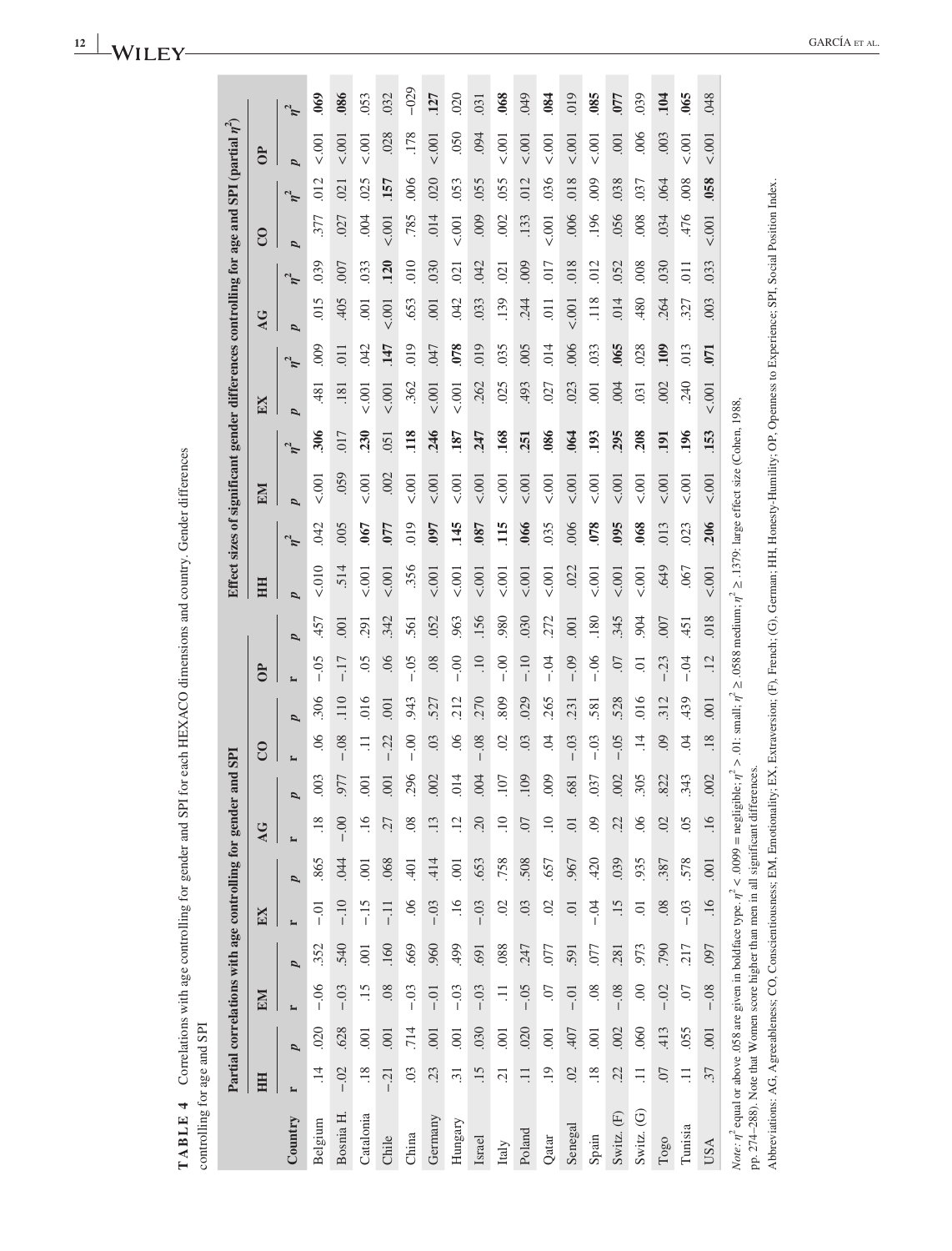

**FIGURE 1** Social Position Index range differences in HEXACO-60 adding all countries. Upper: <17; upper-middle: 18–31; middle: 32–47; low-middle: 48–63; and low: >63. In the lower row you can find which SPI group comparisons were significant ( $p$  <.01). Gender differences: \**p* < .05; \*\**p* < .01; \*\*\**p* < .001

#### **4.1** | **Cross-national stability**

With regard to cross-national stability, the HEXACO-60 presented the same structure across countries all over the world. As expected, both the configural and metric invariance were reached, meaning that HEXACO-60 measures the same underlying constructs across countries. This pattern is congruent with results of long versions (Ion et al., 2017; Thielmann et al., 2019). Indeed, the results obtained with the HEXACO-60 are even better, since no problem is observed for any trait. For instance, Ion et al. (2017) reported that Honesty-Humility was not successfully retrieved in all languages for the longest version of the HEXACO-PI-R. In general, our results confirm the conclusion by Moshagen et al. (2019) that shorter versions capture the structural properties of the HEXACO-200 and, therefore, results clearly support the item selection procedure of the HEXACO-60 (Ashton & Lee, 2009). Results suggest that doubts about the robustness of the HEXACO model reported at the psycholexical approach (emic studies; e.g., De Raad et al., 2010) diminish when questionnaires are used (etic studies).

As expected, total scalar invariance was not supported since the fit was worse when the configural and metric models were compared. However, more detailed discussion of this topic is required. When long versions of HEXACO-PI-R were applied, fit indices in the scalar model were also not acceptable. Thus, Ion et al. (2017) reported CFIs lower than .70 in the models testing invariance at the intercept level. Thielmann et al. (2019) reported values of CFI in the scalar models lower than .80. On the contrary, the present study reported an acceptable fit (CFI > .90) in scalar models for Honest-Humility, Emotionality, Extraversion, Agreeableness, and a marginal fit (CFI  $> .85$ ) for Conscientiousness and Openness to Experience. Note that the more items there are, the worse the fit of scalar models. Hence, although strong scalar invariance is not supported, the scalar models of the HEXACO-60 fit better than in the long versions. In addition, the HEXACO-60 seems to have better measurement invariance than NEO-FFI. For instance, Rollock and Lui (2016) rejected even the assumption of metric invariance in the NEO-FFI comparing Euro-American and Asian samples.

Some authors have argued that scalar invariance is required to compare mean scores across countries or groups (Church et al., 2011; Steinmetz, 2013). This viewpoint, however, virtually rules out the possibility of cross-national mean comparisons, given that no cross-national study using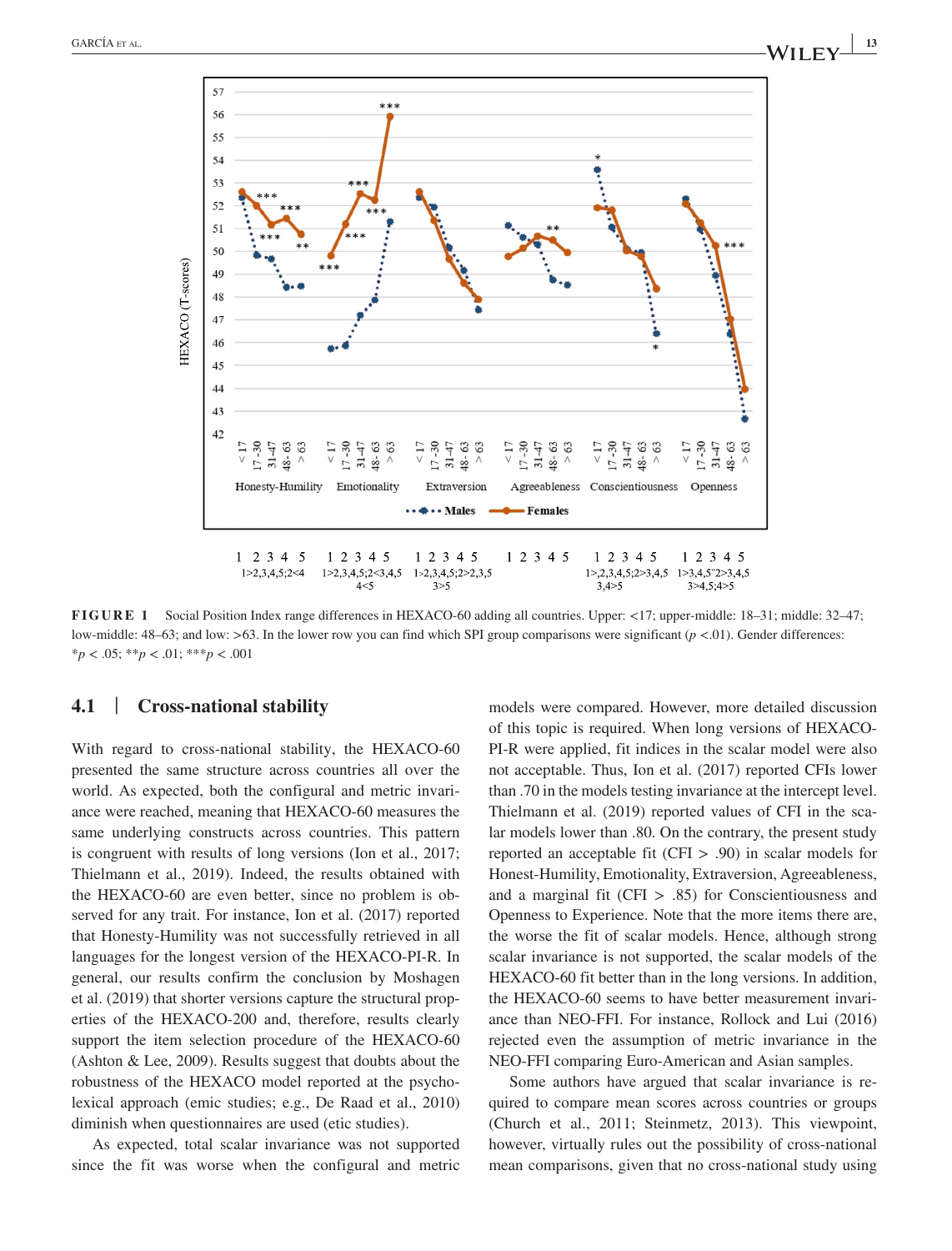|            | $\Theta$                | 028     | 058      | .053            | .026           | 019            | .122    | 019            | 010    | .063   | .030   | 075            | .002    | 072            | .073       | .029       | .002 | .051           | .027             |                                                                                                                                   |
|------------|-------------------------|---------|----------|-----------------|----------------|----------------|---------|----------------|--------|--------|--------|----------------|---------|----------------|------------|------------|------|----------------|------------------|-----------------------------------------------------------------------------------------------------------------------------------|
|            | $\overline{c}$          | .008    | .014     | 013             | $\overline{5}$ | $-001$         | .013    | 045            | .053   | 047    | .006   | .036           | .003    | .007           | .003       | 015        | .033 | .005           | .002             |                                                                                                                                   |
|            | AG                      | 004     | 004      | 004             | .018           | 000            | .000    | 002            | .001   | $-004$ | 000    | .006           | 000     | $\overline{0}$ | .003       | 000        | 009  | .003           | 003              |                                                                                                                                   |
|            | EX                      | 005     | .001     | 010             | <b>107</b>     | .006           | 040     | .045           | 019    | .027   | .002   | .003           | .003    | .023           | 035        | .025       | .001 | $\overline{0}$ | 035              |                                                                                                                                   |
|            | EM                      | 007     | .001     | 022             | 010            | .004           | 015     | .007           | .083   | .017   | .003   | 018            | .005    | 012            | .041       | .012       | 079  | $\overline{0}$ | .041             |                                                                                                                                   |
| <b>IdS</b> | HH                      | .002    | .001     | 005             | .014           | 004            | .017    | 011            | .038   | .002   | .006   | .002           | .002    | .025           | .023       | 010        | 000  | 013            | .002             |                                                                                                                                   |
|            | $\Theta$                | 039     | .002     | $\frac{000}{1}$ | 006            | .001           | .007    | 000            | .007   | .007   | 000    | $-001$         | .008    | 000            | 000        | 015        | 063  | 000            | .002             |                                                                                                                                   |
|            | $\overline{C}$          | 000     | .001     | .006            | .001           | .006           | .006    | 001            | .001   | 010    | 004    | $\overline{0}$ | .012    | 000            | .032       | 000        | 019  | .001           | .021             |                                                                                                                                   |
|            | AG                      | 006     | .003     | 005             | 002            | $\overline{0}$ | 010     | $\overline{0}$ | .001   | .006   | 004    | .004           | 017     | 004            | 000        | 004        | 018  | .001           | .004             | < .0099 = negligible; $\eta^2 > 0.01$ : small; $\eta^2 \ge 0.0588$ medium; $\eta^2 \ge 0.1379$ : large effect size (Cohen, 1988). |
|            | EX                      | .003    | 000      | .002            | 000            | .002           | .002    | $\overline{0}$ | .000   | .006   | .003   | 010            | .003    | .003           | .003       | .001       | 091  | 000            | .002             |                                                                                                                                   |
|            | EM                      | 295     | 015      | 180             | .025           | 105            | .230    | 174            | 192    | 135    | 224    | .053           | .056    | 164            | 225        | 187        | 110  | 183            | 115              |                                                                                                                                   |
| Gender     | HH                      | .025    | 004      | 036             | 000            | .014           | .038    | 035            | .018   | 064    | 640    | 000            | .003    | 045            | 058        | 050        | 000  | 005            | 074              |                                                                                                                                   |
|            | $\Theta$                | .002    | .030     | .002            | .003           | .002           | .007    | 000            | 010    | 000    | 010    | .002           | .008    | .004           | .005       | 000        | .055 | .002           | .014             |                                                                                                                                   |
|            | $\overline{\mathrm{c}}$ | $-004$  | .006     | .011            | <b>QA9</b>     | 000            | .001    | .004           | .006   | 000    | .001   | .002           | .001    | .001           | .002       | 018        | .008 | .002           | 033              |                                                                                                                                   |
|            | AG                      | .033    | 000      | .027            | .072           | 007            | 017     | 015            | 040    | 010    | 005    | 010            | 000     | .009           | <b>CFO</b> | .003       | 000  | .003           | .024             |                                                                                                                                   |
|            | EX                      | 000     | 000      | .022            | .012           | .004           | .001    | .026           | .001   | 000    | .001   | 000            | 000     | .001           | .021       | 000        | .006 | .001           | .027             |                                                                                                                                   |
|            | EM                      | .003    | .001     | .023            | .007           | .001           | 000     | .001           | .001   | .011   | .003   | .005           | $000$ . | .006           | .006       | 000        | .001 | .005           | 007              |                                                                                                                                   |
| Age        | HH                      | .021    | .001     | .031            | .043           | .001           | .051    | 099            | .023   | 043    | 011    | 034            | 000     | .032           | <b>CFO</b> | .011       | .005 | .012           | $\overline{140}$ |                                                                                                                                   |
|            |                         | Belgium | Bosnia H | Catalonia       | Chile          | China          | Germany | Hungary        | Israel | Italy  | Poland | Qatar          | Senegal | Spain          | Switz. (F) | Switz. (G) | Togo | Tunisia        | <b>USA</b>       | Note: Partial eta squared $\eta^2$ equal or above .058 are given in boldface type. $\eta^2$                                       |

**TABLE 5** Effect sizes  $(r_1^2)$  of age, gender, and SPI factors on HEXACO personality dimensions in each country **TABLE 5** Effect sizes (*η*<sup>2</sup>) of age, gender, and SPI factors on HEXACO personality dimensions in each country

**14 <sup>|</sup>** GARCÍA et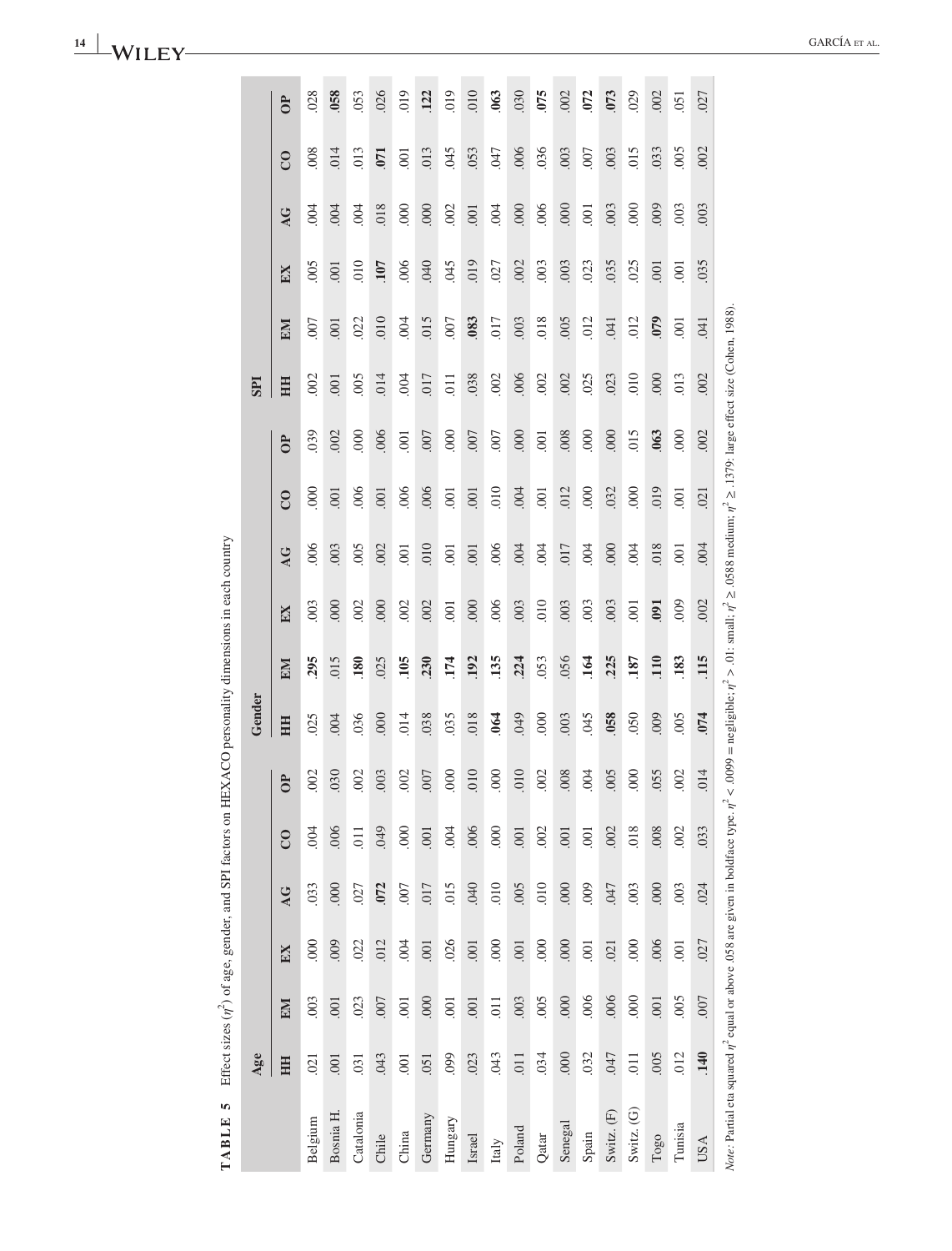

**FIGURE 2** Standardized *z*-scores of HEXACO personality dimensions by country controlling for age, gender, and SPI. Values exceeding ±.30 are in boldface. Positive and negative signs are marked in different colors

personality instruments has achieved strict scalar invariance (Dong & Dumas, 2020). Other authors argue that scalar invariance does not necessarily prevent meaningful mean-level comparison, and that measuring lack of invariance itself might be a phenomenon of substantive interest (Davidov et al., 2014; McCrae, 2015). Thus, criteria of strict invariance are likely to be too strict to establish or be considered essential for measurement invariance studies. Considering this line of argument, together with the acceptable fit of scalar invariance models in the present study, it is suggested that HEXACO-60 might be more appropriate to conduct mean group comparisons. As a result, comparisons of different sociodemographic group means are sustained on the grounds of cross-national stability of structure.

The current study demonstrates that the HEXACO-60 is a suitable instrument to assess personality dispositions in different countries and languages simultaneously. One limitation of using this short version is that facet-level scales are too short to get a reliable measure (Ashton & Lee, 2009), but this limitation is almost inherent to short versions, the ZKA-PQ/ SF (Aluja et al., 2018) being one of the rare exceptions.

#### **4.2** | **Gender and age**

Lee and Ashton (2020) analyzed the gender differences in the HEXACO-PI-R across 48 countries. They reported a large difference in Emotionality and a medium effect size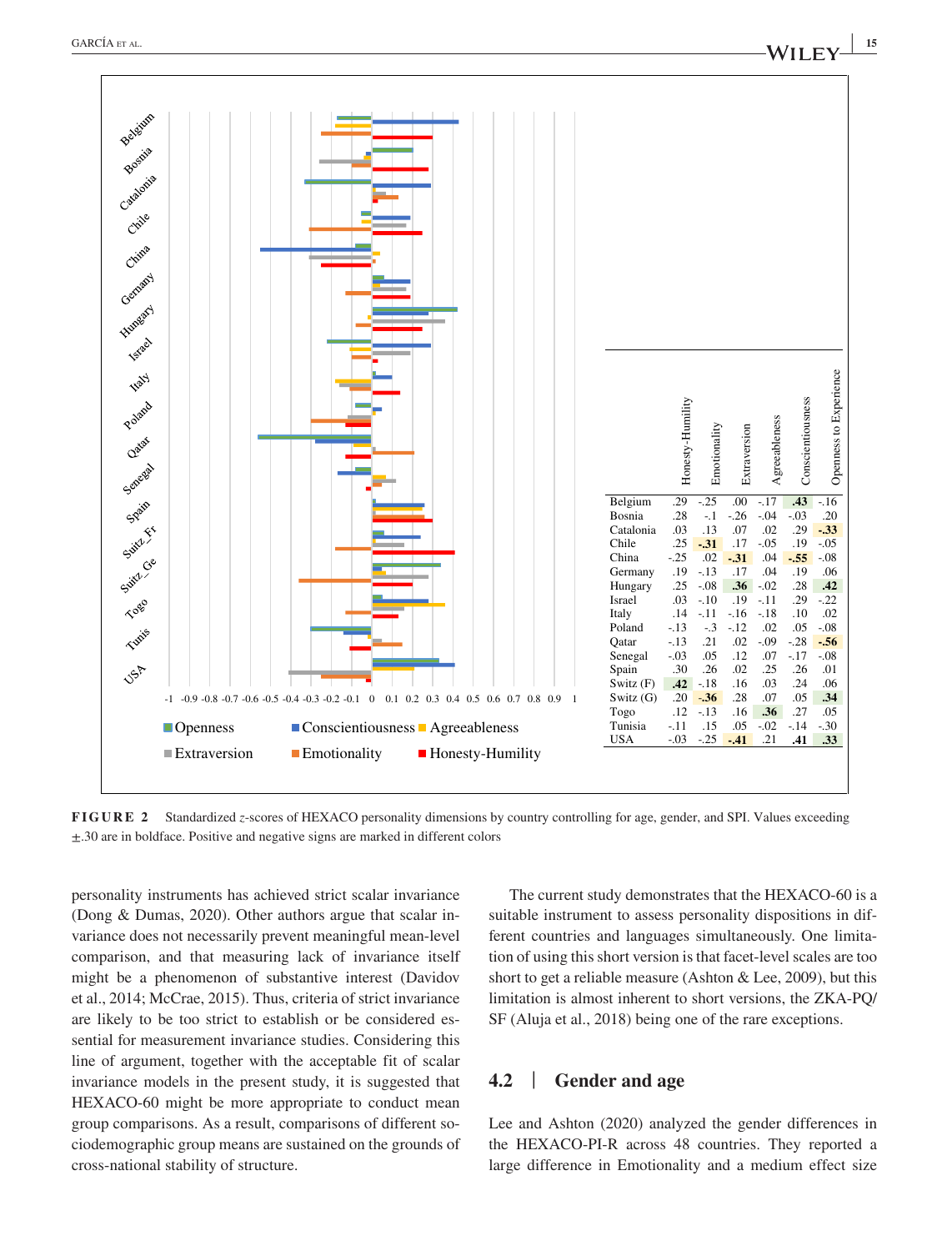for Honesty-Humility. In both traits, women scored higher. However, the fact that they applied the English version of the HEXACO-PI-R in all countries casts some doubts on their results. The present study replicates this pattern of gender differences using the mother-tongue version of the HEXACO-PI-R in every country. As a result, we can firmly establish that women score higher than men in Emotionality and, to a lesser extent, in Honesty-Humility across countries, with no remarkable differences between genders in the remaining traits. It is important to note that, in the other four factors, some gender differences have been observed at the facet-level. Costa et al. (2001) and Lee and Ashton (2020) reported differences in some specific facets that eventually balanced out to produce no difference at the trait level. For instance, this pattern has been observed with the Extraversion trait. Women score higher on warmth and similar facets, and men higher on Sensation Seeking.

By comparing 18 countries from four continents, we were able to test the Gender-Equality-Personality Paradox. As expected, we observed that gender differences were larger in European countries and the USA. In fact, when only European countries and USA were considered, the average effect size (partial  $\eta^2$ ) for Emotionality increased from .18 to .22. Lee and Ashton (2020) suggested that a possible explanation is the presence of national differences in reliability coefficients. The fact that only small differences are observed between women and men in the reliability coefficients in the Non-European countries would appear to undermine this alternative.

More interestingly, Lee and Ashton (2020) suggested that societal characteristics play the most relevant role in accounting for observed gender differences, meaning that the Gender-Equality-Personality Paradox could be due to cultural factors. This conclusion emerges from the comparison of different ethnic groups within countries, as well as the fact that large gender differences are observed only for the Emotionality trait (traditionally viewed as more feminine within countries) and not for the other five factors. No information about ethnic origin was gathered in the present study within countries, so we cannot test the first argument. However, the present study closely replicates the lack of gender differences on the other five factors, so the pattern of results is congruent with the arguments raised by Lee and Ashton (2020).

Comparing the results reported for HEXACO and the pattern of gender differences at the dimension level for FFM, we can draw some interesting conclusions. In both models, Neuroticism/Emotionality presents the largest gender difference. Since HEXACO emotionality and FFM neuroticism share mainly a common association with anxiety, providing some similarity between the two dimensions, it is supported that the Anxiety component is the main candidate to account for the gender differences on Neuroticism/Emotionality. On the other hand, the present study also replicates the lack of

gender differences on the Agreeableness factor of HEXACO (Lee & Ashton, 2020). This pattern could shed some more light on the factors behind gender differences by comparing this lack of differences with the well-established gender differences on the Agreeableness factor in the FFM framework (Costa et al., 2001). The location of the Agreeableness factor is not the same in the sixth factor space as in the FFM. In fact, some authors found that the Agreeableness dimension of the FFM is more related to HEXACO Emotionality than to HEXACO Agreeableness (Ludeke et al., 2019). This difference is better observed at the facet-level. Agreeableness in the HEXACO model includes anger (which is a facet of Neuroticism in the NEO-PI-R) and excludes sentimentality (which is defined as empathic concern and emotional attachment, and is located in Emotionality in the HEXACO-PI-R; Ashton & Lee, 2007). By comparing patterns of gender differences in the HEXACO and FFM, it can be suggested that the main personality differences between genders on Agreeableness may be due to empathic altruism (Emotionality), and reciprocal altruism (considering the medium effect size of the Honesty-Humility factor).

With regard to age, the present study replicates in different countries the upward age trend in Honesty-Humility (Ashton & Lee, 2016), which lends support to the notion that tendency for gains from exploiting others (relative to cooperating with others) is potentially higher at the beginning of adulthood—a period when competition for mates, status, and resources is especially intense—as compared with later adulthood. It should be remarked that a negligible relationship between age and the other five traits is observed. Note that this negligible effect is reproduced across most of the 18 different countries, and in spite of the large variability in age in almost every country. In fact, the procedure to collect participants explicitly aimed to assess a wide age range. There are two alternative explanations for this lack of relationships with age. The first one is that no facet was analyzed in the present study and some age trends are best observed at facetlevel (Ashton & Lee, 2016; Soto et al., 2011); the second one is that Roberts and Mroczek (2008) reported the largest change in the 20–40 age interval, and most of the samples analyzed in the present study presented an age mean higher than 40 years. Two exceptions, namely China and Togo, are relevant, but the low standard deviation of the age observed in these countries could preclude finding an association between age and personality traits.

#### **4.3** | **Social position**

The results of the present study suggest that personality traits are relevant to understand individual differences on social position. Although the effect sizes observed are small, the tendency is clear for five out of six factors.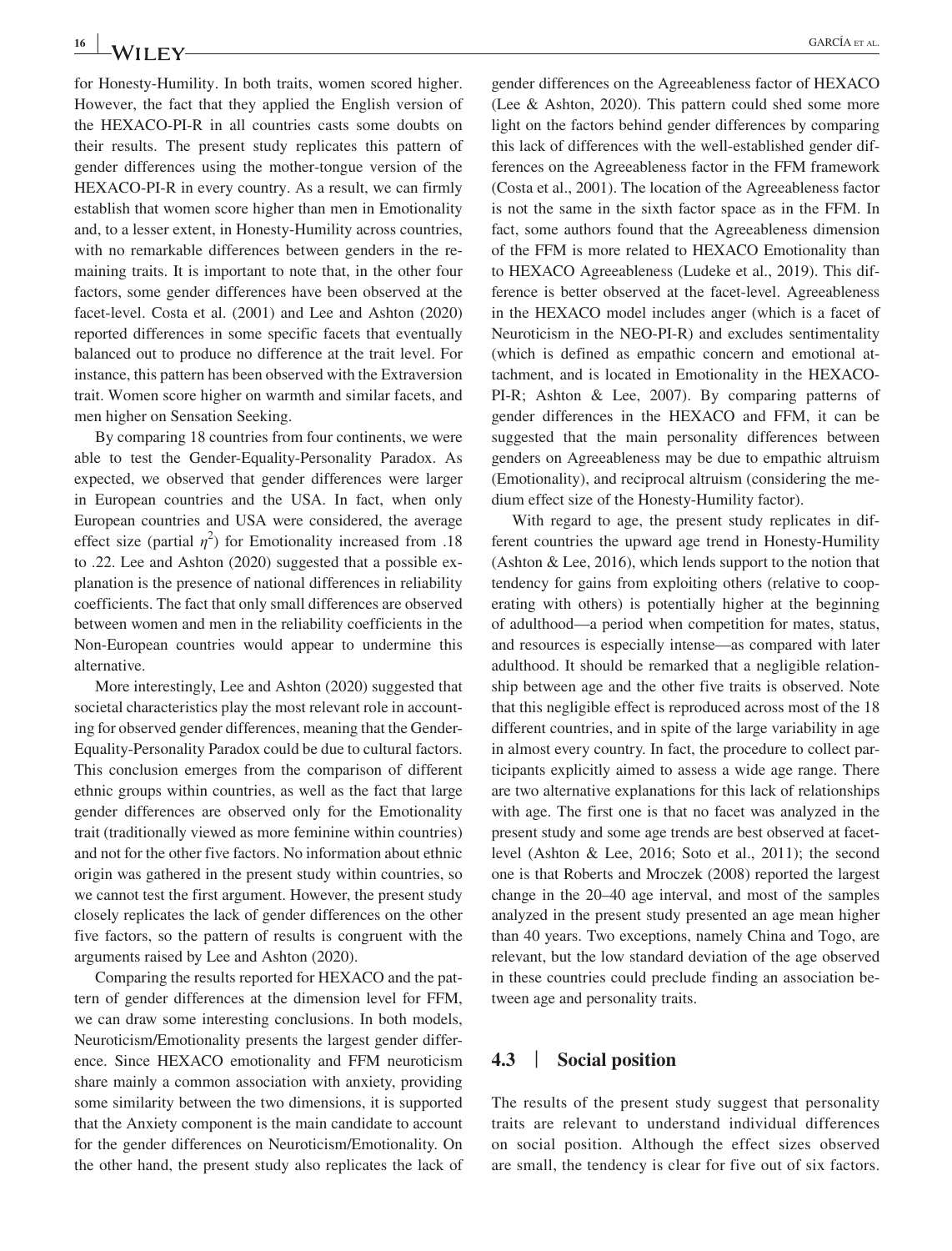Furthermore, the tendency is generally replicated across genders. A profile of high scores on Honesty-Humility, Extraversion, Conscientiousness, Openness to Experience, and low scores on Emotionality increases the likelihood of achieving a higher social position. The role of Conscientiousness and Openness is not strange given the relationship of both traits with educational achievement (e.g., Moshagen et al., 2019), and Conscientiousness with work achievement (Schmidt et al., 2016). Note that the relationships between the FFM and social position are replicated (Bucciol et al., 2015).

Extraversion and Neuroticism have been demonstrated to play a role in the occupational status and career success achieved (Judge et al., 2002). This role may be related to leadership qualities, which can be accounted for in part by individual differences on Extraversion and Neuroticism (Judge et al., 2002). Another explanation for the lack of direct relationship between academic and job outcomes, but the existence of a possible association between both traits and Social Position, is the presence of a non-linear relationship or the need to consider the interaction between both traits (Judge & Erez, 2007).

Unexpectedly, higher scores on Honesty-Humility are associated with high social position, rather than low social position. People who score high on Honesty-Humility generally shun social hierarchies and put themselves after others, but also tend to gain better social position according to the present results. This trend is significantly greater in men, which might suggest that the effect size could be higher if only men were considered. A possible reason to account for this piece of data is related to work conditions, as concern for others could be more valued in the current context, which favors teamwork in job settings.

On the other hand, a null relationship between Agreeableness and social position is reported. Considering that Honesty-Humility accounts for some significant variance on social status, it could be surmised that the usual lack of association between Agreeableness and economic outcomes is due to personality dispositions to concern about others related with social status and economic variables being better covered by Honesty-Humility than by Agreeableness. Hence, Sincerity, Fairness, Greed-Avoidance and Modesty seem to be more important to achieve social status than Forgiveness, Gentleness, Flexibility and Patience (Ashton & Lee, 2007).

A final remark should be made about the future potential of the Honesty-Humility trait. Since higher scores on this trait are associated with a disposition to positive concern about others, higher social position and liberal values (promotion of both individualism and equality; Kajonius & Dåderman, 2014), people with high scores on this trait are in a good position to positively influence the well-being of individuals and society.

#### **4.4** | **Country differences**

Allik et al. (2017) analyzed the mean profiles of the NEO-PI-R across 62 different countries and observed that differences across countries on personality disposition are very small. The present study is in agreement with this conclusion. Only 13 out of 108 possible comparisons were higher than a 0.3 standard deviation. The present results therefore suggest no sharp differences in personality across countries in the HEXACO personality factor space. However, and contrary to other studies (Allik & McCrae, 2004), no pattern of similarity based on geographical proximity is observed. It is important to note that the lack of association between country and personality has been observed after controlling the role of age, gender, and SPI. Thus, the present paper emphasizes the need to control for these variables when comparing mean profiles of countries.

It should be stated that the lack of relevant differences seems to contradict Structural Equation Modeling analysis (SEM). However, note that SEM is based on the fit of 18 countries simultaneously. As has been commented above, it is quite unrealistic to expect similar fit at the mean-levels. On the other hand, those 13 mean-differences (and other trait comparisons close to the cut-off point of .30) could explain the unacceptable fit of the scalar models quite well. Congruent with this interpretation, the trait with most different means is the trait with the worst fit of the scalar model (Openness to Experience). Standardized comparisons point more to a lack of differences across countries and, therefore, support the notion that requirements for scalar invariance are quite restrictive and not very informative (Davidov et al., 2014; McCrae, 2015). As the present results show, only a few differences across countries produce an unacceptable fit on those models.

The results of the present study support the Similarities Hypothesis (Kajonius & MacGiolla, 2017) concluding that the relationship between a country and an individual's personality traits is small. One challenge to this kind of research is that the way the instrument was translated may make it difficult to separate the effect of the country from any language effects. Kajonius and MacGiolla (2017) reported that personality models replicated across countries, thus allowing for comparison of traits across countries. The present study replicates this pattern since the HEXACO-60 structure is largely invariant across countries. Similarly to Kajonius and MacGiolla (2017), the present study also found that withincountry sex differences for the six personality traits showed similar patterns across countries and finally, interindividual differences are much larger than the cultural differences, which appear to be very small or even negligible and difficult to predict, being different according to the inventory used (Rossier et al., 2016). This lack of cultural differences is also congruent with previous studies revealing that genetic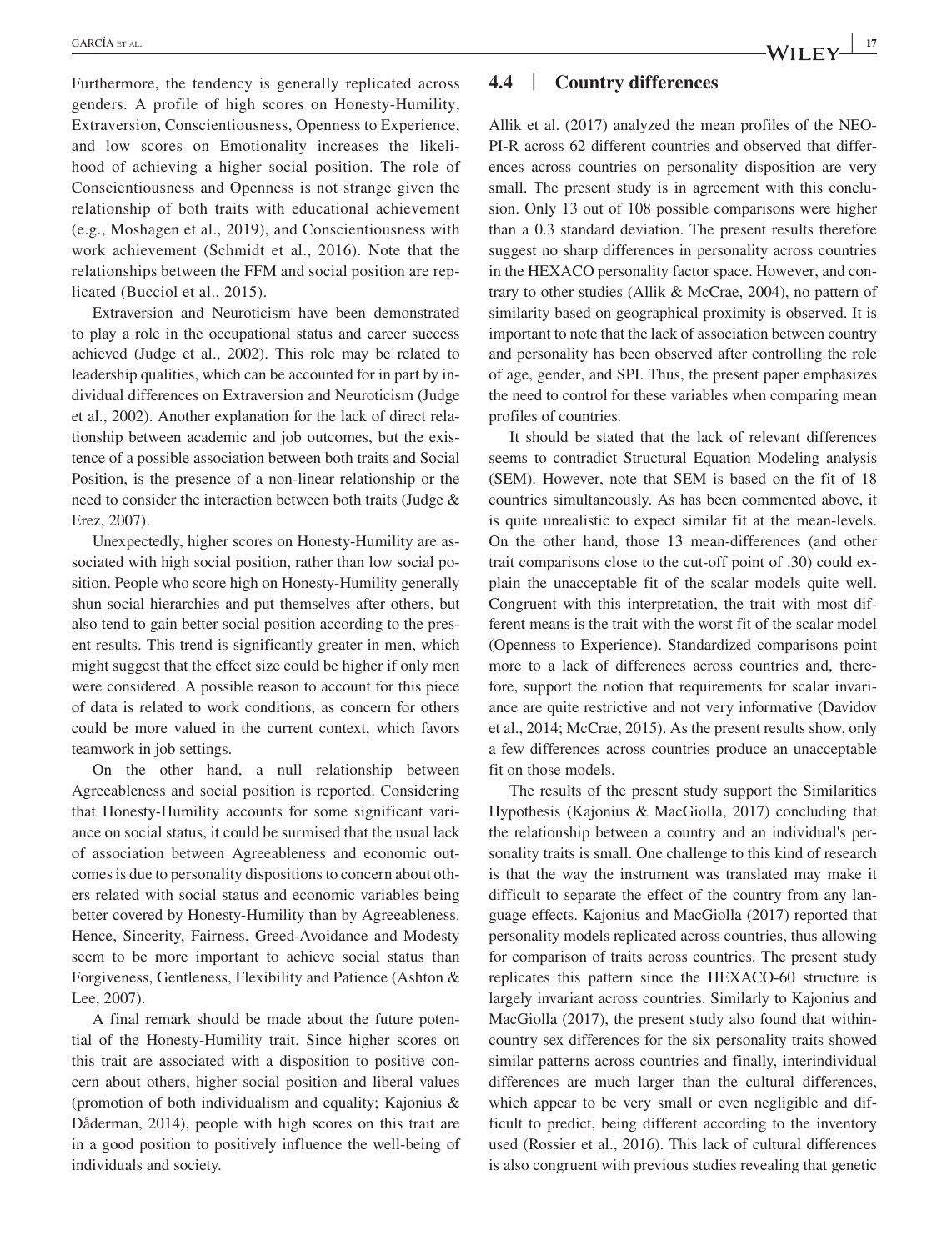influences remain invariant across diverse nations (Yamagata et al., 2006), and with the fact that HEXACO shows the same pattern as other personality models in genetic studies: Equal relevance of genetic and non-shared components, and negligible estimation of the relevance of shared environment across the six factors (Kandler et al., 2019).

## **4.5** | **Limitations and final conclusions**

The present study presents a series of limitations. The first one is that most of the countries studied are European. It would be interesting to replicate the present results (especially with regard to scalar structure and social position) in a wider sample of non-western countries. This is strongly recommended since non-western countries may present low reliability coefficients and poorer structure replicability due to difficulties in comprehension or motivation, biased response styles within countries, or low education levels (Laajaj et al., 2019). Secondly, some samples could not be considered to be representative of the corresponding country. In these countries, this study should also be replicated with larger and more representative samples. Nevertheless, the sizes of the samples may be considered appropriate for the aims of the study since only two samples (Israel and Switzerland [French]) do not meet the requirement of at least 150 participants by gender (Lee & Ashton, 2020), and the procedure to gather data assures a balance of gender and agerange distributions. Thirdly, the cross-sectional nature of the data could bias the results and conclusions with regard to the age variable (Roberts & Mroczek, 2008).

We may also assume that the relatively high mean age (about 40 in most countries) makes the social position distribution sufficiently representative. However, it is possible that associations between personality and social position reflect some response styles. For example, perhaps people of lower socioeconomic status tend to give less socially desirable responses or somewhat less coherent responses. In this way, future studies should compare the stability of the HEXACO personality structure across social position distribution (Bizumic, & Monaghan, 2020). Finally, we should bear in mind that since strict scalar invariance was not supported, mean comparisons should be treated with caution.

Summing up, the present study clearly supports the use of the HEXACO-60 across the world in research and applied settings where pressure of time prevents the application of long personality questionnaires. The administration time for the HEXACO-60 is relatively brief since it requires 10 min at most to be completed. It should also be remarked that previous literature suggests that the HEXACO model may be as useful and predictive as the FFM (e.g., Anglim et al., 2020; Ashton & Lee, 2007), or even more predictive in some contexts (e.g., Ashton & Lee, 2008; Muris et al., 2017; Pletzer et al., 2019). Naturally, this greater predictive power of the HEXACO model is retained in the HEXACO-60 since it reliably assesses the Honesty-Humility trait. With regard to sociodemographic variables, previous gender effects are replicated with the HEXACO-60. The main differences observed between genders are for Emotionality and Honesty-Humility, and the Gender-Equality-Personality Paradox is strongly replicated, since the largest differences are observed in European countries. There were no strong effects of age and country on personality differences.

Finally, social position is related with higher scores on Honesty-Humility, Extraversion, Conscientiousness and Openness, and lower scores on Emotionality. Note that this pattern of results is observed across a variety of countries that clearly differ on political and economic systems, welfare and other political, economic and social indices. It confirms that personality may play a small (but relevant) role in the observed differences on economic variables, irrespective of the specific country analyzed. The present paper therefore highlights the need to consider these psychological variables in actions to prevent and change, for instance, poverty and social deprivation.

#### **ACKNOWLEDGMENTS**

We would like to thank Michael C. Ashton and Kibeom Lee, authors of the HEXACO-60, who reviewed the manuscript and provided criticism and suggestions that have improved the study. We also acknowledge the insightful comments made by the editor and three anonymous reviewers. The research did not preregister in an independent, institutional registry.

#### **ETHICS STATEMENT**

The handling of the information was carried out in accordance with Data Protection and Guarantee of Digital Rights, Helsinki Declaration, in the Council of Europe Convention on Human Rights.

#### **AUTHOR CONTRIBUTIONS**

Luis F. García: Writing-Original draft preparation and Data-Analysis; Anton Aluja and Jérôme Rossier: Conceptualization, Writing-Original draft preparation, and Data-Analysis; Fritz Ostendorf, Joseph Glicksohn and Adam W. Stivers: Writing-Original draft preparation. All co-authors: Gathering data, edit and review the original draft.

#### **ORCID**

Luis F. García **b** <https://orcid.org/0000-0001-6330-0535> *Jérôme Rossier* **b** <https://orcid.org/0000-0002-9924-3672> *Kokou A. Atitsogbe* [https://orcid.](https://orcid.org/0000-0003-3469-1738) [org/0000-0003-3469-1738](https://orcid.org/0000-0003-3469-1738)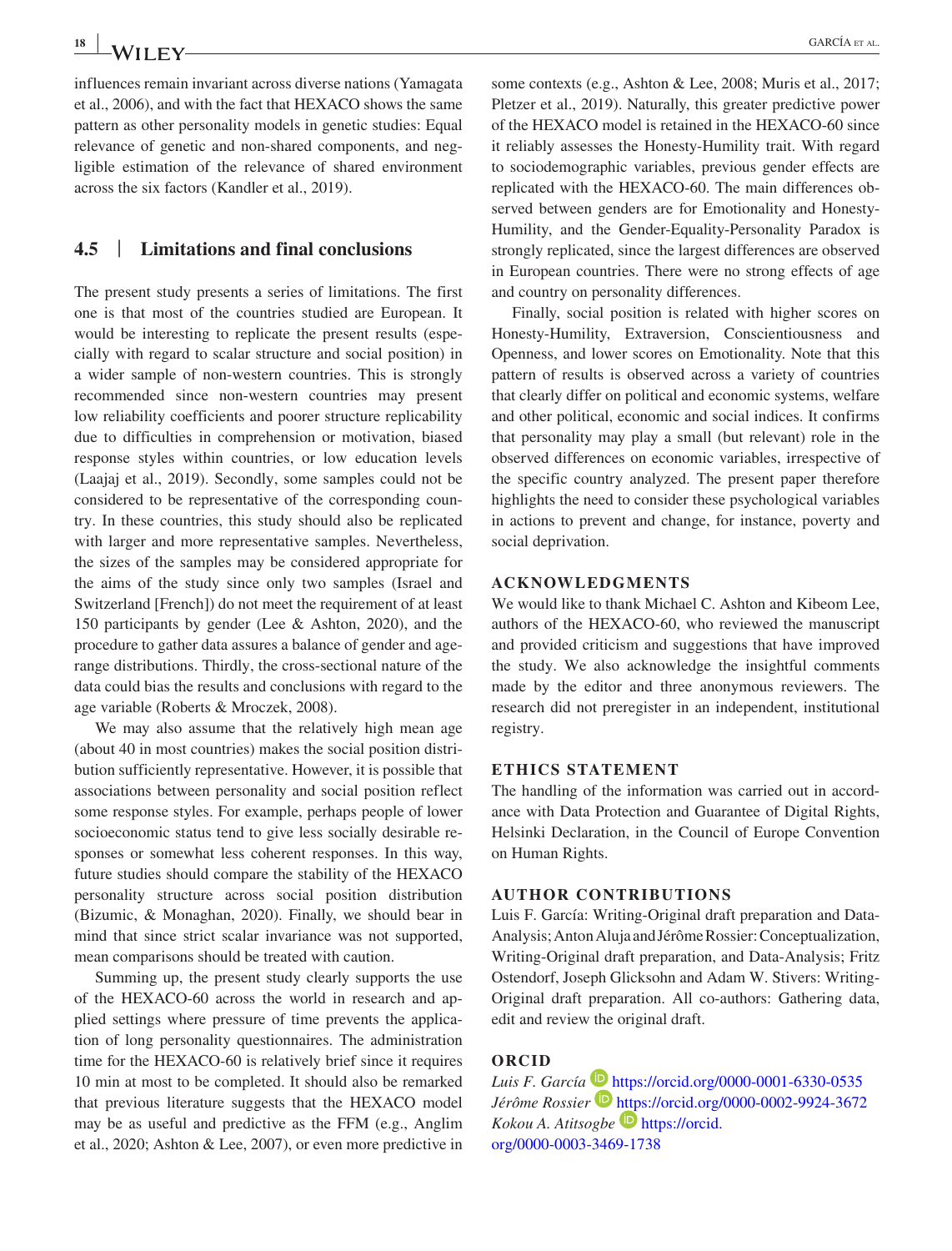#### **REFERENCES**

- Allik, J., Church, A. T., Ortiz, F. A., Rossier, J., Hřebíčková, M., de Fruyt, F., Realo, A., & McCrae, R. R. (2017). Mean profiles of the NEO personality inventory. *Journal of Cross-national Psychology*, *48*, 402–420. <https://doi.org/10.1177/0022022117692100>
- Allik, J., & McCrae, R. R. (2004). Toward a geography of personality traits: Patterns of profiles across 36 cultures. *Journal of Crossnational Psychology*, *35*, 13–28. [https://doi.org/10.1177/00220](https://doi.org/10.1177/0022022103260382) [22103260382](https://doi.org/10.1177/0022022103260382)
- Aluja, A., García, O., Rossier, J., & García, L. F. (2005). Comparison of the NEO-FFI, the NEO-FFI-R and an alternative short version of the NEO-PI-R (NEO-60) in Swiss and Spanish samples. *Personality and Individual Differences*, *38*, 591–604. [https://doi.org/10.1016/j.](https://doi.org/10.1016/j.paid.2004.05.014) [paid.2004.05.014](https://doi.org/10.1016/j.paid.2004.05.014)
- Aluja, A., Lucas, I., Blanch, A., García, O., & García, L. F. (2018). The Zuckerman-Kuhlman-Aluja personality questionnaire shortened form (ZKA-PQ/SF). *Personality and Individual Differences*, *134*, 174–181. <https://doi.org/10.1016/j.paid.2018.06.015>
- Aluja, A., Rossier, J., Oumar, B., García, L. F., Bellaj, T., Ostendorf, F., Ruch, W., Wang, W., Kövi, Z., Ścigała, D., Čekrlija, Đ., Stivers, A. W., Di Blas, L., Valdivia, M., Ben Jemaa, S., Atitsogbe, K. A., Hansenne, M., & Glicksohn, J. (2020). Multicultural validation of the Zuckerman–Kuhlman–Aluja personality questionnaire shortened form (ZKA-PQ/SF) across 18 countries. *Assessment*, *27*(4), 728–748. <https://doi.org/10.1177/1073191119831770>
- Aluja, A., Sayans-Jiménez, P., García, L. F., & Gutierrez, F. (2020, October 15). Location of international classification of diseases— 11th revision and diagnostic and statistical manual of mental disorders, fifth edition, dimensional trait models in the alternative fivefactor personality space. *Personality Disorders: Theory, Research, and Treatment*, *12*, 127–139. <https://doi.org/10.1037/per0000460>
- Anglim, J., Horwood, S., Smillie, L. D., Marrero, R. J., & Wood, J. K. (2020). Predicting psychological and subjective well-being from personality: A meta-analysis. *Psychological Bulletin*, *146*, 279–323. <https://doi.org/10.1037/bul0000226>
- Ashton, M. C., & Lee, K. (2001). A theoretical basis for the major dimensions of personality. *European Journal of Personality*, *15*, 327– 353. <https://doi.org/10.1002/per.417>
- Ashton, M. C., & Lee, K. (2005). Honesty-humility, the Big Five and the five-factor model. *Journal of Personality*, *73*, 1321–1353. [https://](https://doi.org/10.1111/j.1467-6494.2005.00351.x) [doi.org/10.1111/j.1467-6494.2005.00351.x](https://doi.org/10.1111/j.1467-6494.2005.00351.x)
- Ashton, M. C., & Lee, K. (2007). Empirical, theoretical, and practical advantages of the HEXACO model of personality structure. *Personality and Social Psychology Review*, *11*, 150–166. [https://doi.](https://doi.org/10.1177/1088868306294907) [org/10.1177/1088868306294907](https://doi.org/10.1177/1088868306294907)
- Ashton, M. C., & Lee, K. (2008). The prediction of honesty-humilityrelated criteria by the HEXACO and five-factor models of personality. *Journal of Research in Personality*, *42*, 1216–1228. [https://doi.](https://doi.org/10.1016/j.jrp.2008.03.006) [org/10.1016/j.jrp.2008.03.006](https://doi.org/10.1016/j.jrp.2008.03.006)
- Ashton, M. C., & Lee, K. (2009). The HEXACO-60: A short measure of the major dimensions of personality. *Journal of Personality Assessment*, *91*, 340–345. [https://doi.org/10.1080/0022389090](https://doi.org/10.1080/00223890902935878) [2935878](https://doi.org/10.1080/00223890902935878)
- Ashton, M. C., & Lee, K. (2016). Age trends in HEXACO-PI-R selfreports. *Journal of Research in Personality*, *64*, 102–111. [https://](https://doi.org/10.1016/j.jrp.2016.08.008) [doi.org/10.1016/j.jrp.2016.08.008](https://doi.org/10.1016/j.jrp.2016.08.008)
- Ashton, M. C., & Lee, K. (2020). Objections to the HEXACO model of personality structure—And why those objections fail. *European*

*Journal of Personality*, *34*(4), 492–510. [https://doi.org/10.1002/](https://doi.org/10.1002/per.2242) [per.2242](https://doi.org/10.1002/per.2242)

- Ashton, M. C., Lee, K., De Vries, R. E., Hendrickse, J., & Born, M. P. (2012). The maladaptive personality traits of the personality inventory for DSM-5 (PID-5) in relation to the HEXACO personality factors and schizotypy/dissociation. *Journal of Personality Disorders*, *26*, 641–659. <https://doi.org/10.1521/pedi.2012.26.5.641>
- Ashton, M. C., Lee, K., Perugini, M., Szarota, P., de Vries, R. E., Di Blas, L., Boies, K., & De Raad, B. (2004). A six-factor structure of personality-descriptive adjectives: Solutions from psycholexical studies in seven languages. *Journal of Personality and Social Psychology*, *86*(2), 356–366. [https://doi.org/10.1037/002](https://doi.org/10.1037/0022-3514.86.2.356) [2-3514.86.2.356](https://doi.org/10.1037/0022-3514.86.2.356)
- Ashton, M. C., Lee, K., & Son, C. (2000). Honesty as the sixth factor of personality: Correlations with Machiavellianism, primary psychopathy, and social adroitness. *European Journal of Personality*, *14*, 359–369. [https://doi.org/10.1002/1099-0984\(20000](https://doi.org/10.1002/1099-0984(200007/08)14:4%3C359::AID-PER382%3E3.0.CO;2-Y) [7/08\)14:4<359::AID-PER382>3.0.CO;2-Y](https://doi.org/10.1002/1099-0984(200007/08)14:4%3C359::AID-PER382%3E3.0.CO;2-Y)
- Bizumic, B., & Monaghan, C. (2020). The HEXACO model: Clinical extensions and universality. *European Journal of Personality*, *34*(4), 511–512. <https://doi.org/10.1002/per.2284>
- Blanch, A., & Aluja, A. (2016). Text mining a self-report backtranslation. *Psychological Assessment*, *28*(6), 750–764. [https://doi.](https://doi.org/10.1037/pas0000213) [org/10.1037/pas0000213](https://doi.org/10.1037/pas0000213)
- Booth, T., & Hughes, D. J. (2014). Exploratory structural equation modeling of personality data. *Assessment*, *21*(3), 260–271. [https://doi.](https://doi.org/10.1177/1073191114528029) [org/10.1177/1073191114528029](https://doi.org/10.1177/1073191114528029)
- Bucciol, A., Cavasso, B., & Zarri, L. (2015). Social status and personality traits. *Journal of Economic Psychology*, *51*, 245–260. [https://doi.](https://doi.org/10.1016/j.joep.2015.10.002) [org/10.1016/j.joep.2015.10.002](https://doi.org/10.1016/j.joep.2015.10.002)
- Byrne, B. M., & van de Vijver, F. J. (2010). Testing for measurement and structural equivalence in large-scale cross-national studies: Addressing the issue of nonequivalence. *International Journal of Testing*, *10*, 107–132.<https://doi.org/10.1080/15305051003637306>
- Church, A. T., Alvarez, J. M., Mai, N. T. Q., French, B. F., Katigbak, M. S., & Ortiz, F. A. (2011). Are cross-national comparisons of personality profiles meaningful? Differential item and facet functioning in the revised NEO personality inventory. *Journal of Personality and Social Psychology*, *101*, 1068–1089.<https://doi.org/10.1037/a0025290>
- Cohen, J. (1988). *Statistical power analysis for the behavioral sciences*. Academic Press.
- Connolly, F. F., Goossen, M., & Hjerm, M. (2020). Does gender equality cause gender differences in values? Reassessing the gender-equalitypersonality paradox. *Sex Roles: A Journal of Research*, *83*(1–2), 101–113. <https://doi.org/10.1007/s11199-019-01097-x>
- Costa, P. T., Terracciano, A., & McCrae, R. R. (2001). Gender differences in personality traits across cultures: Robust and surprising findings. *Journal of Personality and Social Psychology*, *81*, 322– 331. <https://doi.org/10.1037/0022-3514.81.2.322>
- Davidov, E., Meuleman, B., Cieciuch, J., Schmidt, P., & Billiet, J. (2014). Measurement equivalence in cross-national research. *Annual Review of Sociology*, *40*, 55–75. [https://doi.org/10.1146/](https://doi.org/10.1146/annurev-soc-071913-043137) [annurev-soc-071913-043137](https://doi.org/10.1146/annurev-soc-071913-043137)
- De Raad, B., Barelds, D. P. H., Levert, E., Ostendorf, F., Mlačić, B., Blas, L. D., Hřebíčková, M., Szirmák, Z., Szarota, P., Perugini, M., Church, A. T., & Katigbak, M. S. (2010). Only three factors of personality description are fully replicable across languages: A comparison of 14 trait taxonomies. *Journal of Personality and Social Psychology*, *98*, 160–173. <https://doi.org/10.1037/a0017184>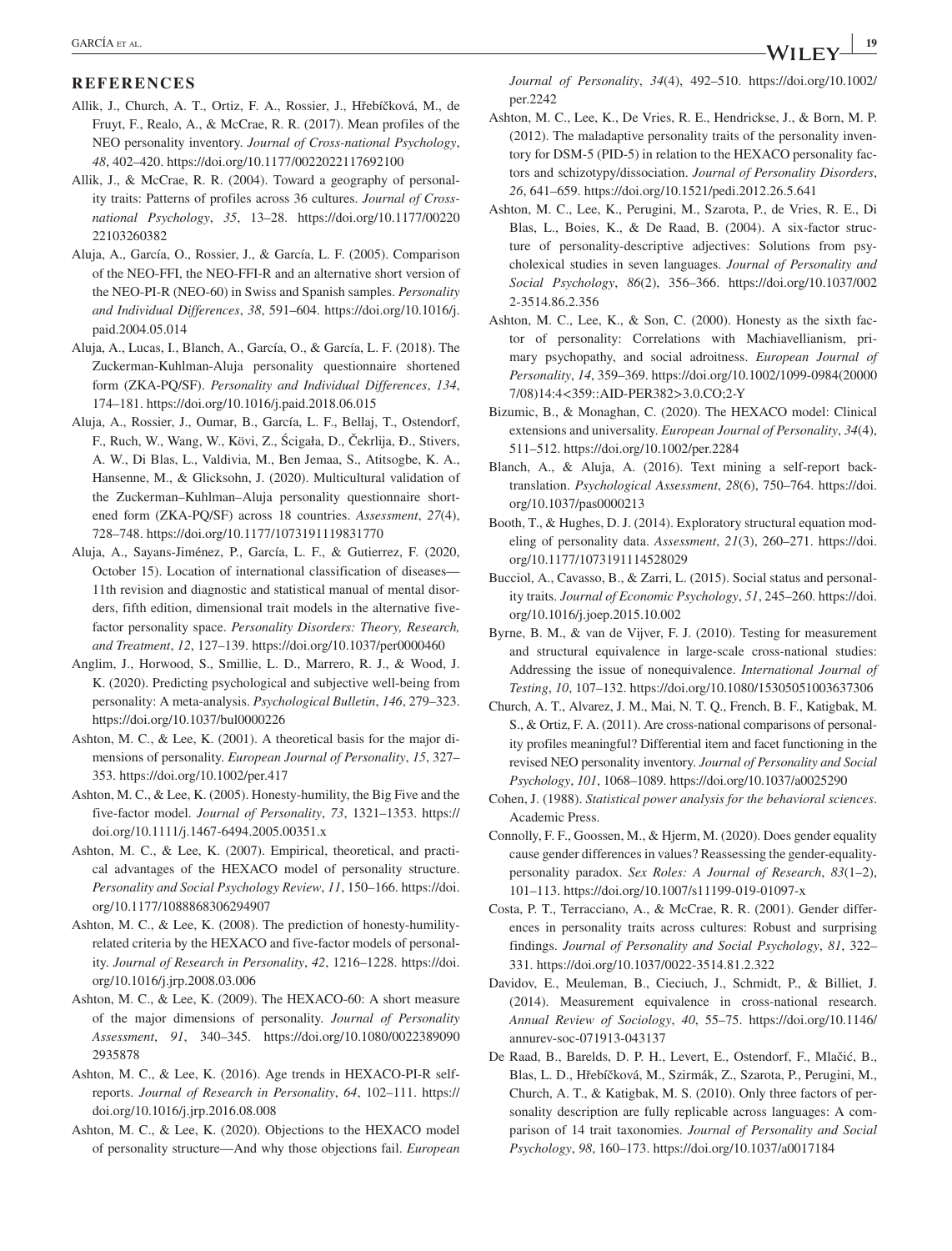## **<sup>20</sup> <sup>|</sup>** GARCÍA et al.

- De Vries, A., De Vries, R. E., & Born, M. P. (2011). Broad versus narrow traits: Conscientiousness and Honesty-Humility as predictors of academic criteria. *European Journal of Personality*, *25*, 336–348. <https://doi.org/10.1002/per.795>
- Dong, Y., & Dumas, D. (2020). Are personality measures valid for different populations? A systematic review of measurement invariance across cultures, gender, and age. *Personality and Individual Differences*, *160*(1), 1–23. [https://doi.org/10.1016/j.](https://doi.org/10.1016/j.paid.2020.109956) [paid.2020.109956](https://doi.org/10.1016/j.paid.2020.109956)
- Egan, V., Deary, I., & Austin, E. (2000). The NEO-FFI: Emerging British norms and an item-level analysis suggest N, A and C are more reliable than O and E. *Personality and Individual Differences*, *29*, 907–920. [https://doi.org/10.1016/S0191-8869\(99\)00242-1](https://doi.org/10.1016/S0191-8869(99)00242-1)
- Gaughan, E. T., Miller, J. D., & Lynam, D. R. (2012). Examining the utility of general models of personality in the study of psychopathy: A comparison of the HEXACO-PI-R and NEO PI-R. *Journal of Personality Disorders*, *26*, 513–523. [https://doi.org/10.1521/](https://doi.org/10.1521/pedi.2012.26.4.513) [pedi.2012.26.4.513](https://doi.org/10.1521/pedi.2012.26.4.513)
- Haslbeck, J. M., & Waldorp, L. J. (2020). mgm: Structure estimation for time-varying mixed graphical models in high-dimensional data. *Journal of Statistical Software*, *93*, 1–46. [https://doi.org/10.18637/](https://doi.org/10.18637/jss.v093.i08) [jss.v093.i08](https://doi.org/10.18637/jss.v093.i08)
- Hollingshead, A. B. (1957). *Two factor index of social position*. Privately printed.
- Hollingshead, A. B., & Redlich, F. C. (1958). *Social class and mental illness: A community study*. John Wiley & Sons.
- Ion, A., Iliescu, D., Aldhafri, S., Rana, N., Ratanadilok, K., Widyanti, A., & Nedelcea, C. (2017). A cross-national analysis of personality structure through the lens of the HEXACO model. *Journal of Personality Assessment*, *99*, 25–34. [https://doi.org/10.1080/00223](https://doi.org/10.1080/00223891.2016.1187155) [891.2016.1187155](https://doi.org/10.1080/00223891.2016.1187155)
- Johnson, M. K., Rowatt, W. C., & Perrini, L. (2011). A new trait on the market: Honesty Humility as a unique predictor of job performance ratings. *Personality and Individual Differences*, *50*, 857–862. <https://doi.org/10.1016/j.paid.2011.01.011>
- Jones, D. N., & Paulhus, D. L. (2014). Introducing the short dark triad (SD3): A brief measure of dark personality traits. *Assessment*, *21*, 28–41. <https://doi.org/10.1177/1073191113514105>
- Judge, T. A., Bono, J. E., Ilies, R., & Gerhardt, M. W. (2002). Personality and leadership: A qualitative and quantitative review. *Journal of Applied Psychology*, *87*(4), 765–780. [https://doi.org/10.1037/002](https://doi.org/10.1037/0021-9010.87.4.765) [1-9010.87.4.765](https://doi.org/10.1037/0021-9010.87.4.765)
- Judge, T. A., & Erez, A. (2007). Interaction and intersection: The constellation of emotional stability and extraversion in predicting performance. *Personnel Psychology*, *60*, 573–596. [https://doi.](https://doi.org/10.1111/j.1744-6570.2007.00084.x) [org/10.1111/j.1744-6570.2007.00084.x](https://doi.org/10.1111/j.1744-6570.2007.00084.x)
- Kajonius, P. J., & Dåderman, A. M. (2014). Exploring the relationship between honesty-humility, the Big Five, and liberal values in Swedish students. *Europe's Journal of Psychology*, *10*(1), 104–117. <https://doi.org/10.5964/ejop.v10i1.672>
- Kajonius, P., & MacGiolla, E. (2017). Personality traits across countries: Support for similarities rather than differences. *PLoS ONE*, *12*, e0179646.<https://doi.org/10.1371/journal.pone.0179646>
- Kandler, C., Richter, J., & Zapko-Willmes, A. (2019). The nature and nurture of HEXACO personality trait differences: An extended twin family study. *Zeitschrift für Psychologie*, *227*, 195–206. [https://doi.](https://doi.org/10.1027/2151-2604/a000378) [org/10.1027/2151-2604/a000378](https://doi.org/10.1027/2151-2604/a000378)
- Kawamoto, T. (2016). Cross-sectional age differences in the HEXACO personality: Results from a Japanese sample. *Journal of Research in Personality*, *62*, 1–5.<https://doi.org/10.1016/j.jrp.2016.03.001>
- Laajaj, R., Macours, K., Hernandez, D. A., Arias, O., Gosling, S. D., Potter, J., Rubio-Codina, M., & Vakis, R. (2019). Challenges to capture the Big Five personality traits in non-WEIRD populations. *Science Advances*, *5*, eaaw5226. [https://doi.org/10.1126/sciadv.](https://doi.org/10.1126/sciadv.aaw5226) [aaw5226](https://doi.org/10.1126/sciadv.aaw5226)
- Lee, K., & Ashton, M. C. (2004). Psychometric properties of the HEXACO personality inventory. *Multivariate Behavioral Research*, *39*(2), 329–358. [https://doi.org/10.1207/s15327906mbr3902\\_8](https://doi.org/10.1207/s15327906mbr3902_8)
- Lee, K., & Ashton, M. C. (2006). Further assessment of the HEXACO personality inventory: Two new facet scales and an observer report form. *Psychological Assessment*, *18*, 182–191. [https://doi.org/10.10](https://doi.org/10.1037/1040-3590.18.2.182) [37/1040-3590.18.2.182](https://doi.org/10.1037/1040-3590.18.2.182)
- Lee, K., & Ashton, M. C. (2020). Sex differences in HEXACO personality characteristics across countries and ethnicities. *Journal of Personality*, *88*, 1075–1090. <https://doi.org/10.1111/jopy.12551>
- Lorenzo-Seva, U., & Ferrando, P. J. (2013). FACTOR 9.2 a comprehensive program for fitting exploratory and semiconfirmatory factor analysis and IRT models. *Applied Psychological Measurement*, *37*, 497–498. <https://doi.org/10.1177/0146621613487794>
- Lorenzo-Seva, U., & ten Berge, J. M. F. (2006). Tucker's congruence coefficient as a meaningful index of factor similarity. *Methodology: European Journal of Research Methods for the Behavioral and Social Sciences*, *2*(2), 57–64. <https://doi.org/10.1027/1614-2241.2.2.57>
- Ludeke, S. G., Bainbridge, T. F., Liu, J., Zhao, K., Smillie, L. D., & Zettler, I. (2019). Using the big five aspect scales to translate between the HEXACO and Big Five personality models. *Journal of Personality*, *87*(5), 1025–1038.<https://doi.org/10.1111/jopy.12453>
- MacCallum, R. C., Widaman, K. F., Zhang, S., & Hong, S. (1999). Sample size in factor analysis. *Psychological Methods*, *4*, 84–99. <https://doi.org/10.1037/1082-989X.4.1.84>
- Marsh, H. W. (2007). Application of confirmatory factor analysis and structural equation modeling in sport and exercise psychology. In G. Tenenbaum & R. C. Eklund (Eds.), *Handbook of sport psychology* (pp. 774–798). John Wiley & Sons Inc.
- Matthews, G., Deary, I. J., & Whiteman, M. C. (2009). *Personality traits* (3rd ed.). Cambridge University Press.
- McCrae, R. R. (2015). A more nuanced view of reliability: Specificity in the trait hierarchy. *Personality and Social Psychology Review*, *19*(2), 97–112.<https://doi.org/10.1177/1088868314541857>
- McGrath, D. S., Neilson, T., Lee, K., Rash, C. L., & Rad, M. (2018). Associations between the HEXACO model of personality and gambling involvement, motivations to gamble, and gambling severity in young adult gamblers. *Journal of Behavioral Addictions*, *7*, 392– 400. <https://doi.org/10.1556/2006.7.2018.29>
- Moshagen, M., Thielmann, I., Hilbig, B. E., & Zettler, I. (2019). Metaanalytic investigations of the HEXACO Personality Inventory (-Revised): Reliability generalization, self–observer agreement, intercorrelations, and relations to demographic variables. *Zeitschrift für Psychologie*, *227*(3), 186–194. [https://doi.org/10.1027/2151-2604/](https://doi.org/10.1027/2151-2604/a000377) [a000377](https://doi.org/10.1027/2151-2604/a000377)
- Muris, P., Merckelbach, H., Otgaar, H., & Meijer, E. (2017). The malevolent side of human nature: A meta-analysis and critical review of the literature on the dark triad (narcissism, Machiavellianism, and psychopathy). *Perspectives on Psychological Science*, *12*, 183–204. <https://doi.org/10.1177/1745691616666070>
- Pletzer, J. L., Bentvelzen, M., Oostrom, J. K., & de Vries, R. E. (2019). A meta-analysis of the relations between personality and workplace deviance: Big Five versus HEXACO. *Journal of Vocational Behavior*, *112*, 369–383. [https://doi.org/10.1016/j.](https://doi.org/10.1016/j.jvb.2019.04.004) [jvb.2019.04.004](https://doi.org/10.1016/j.jvb.2019.04.004)